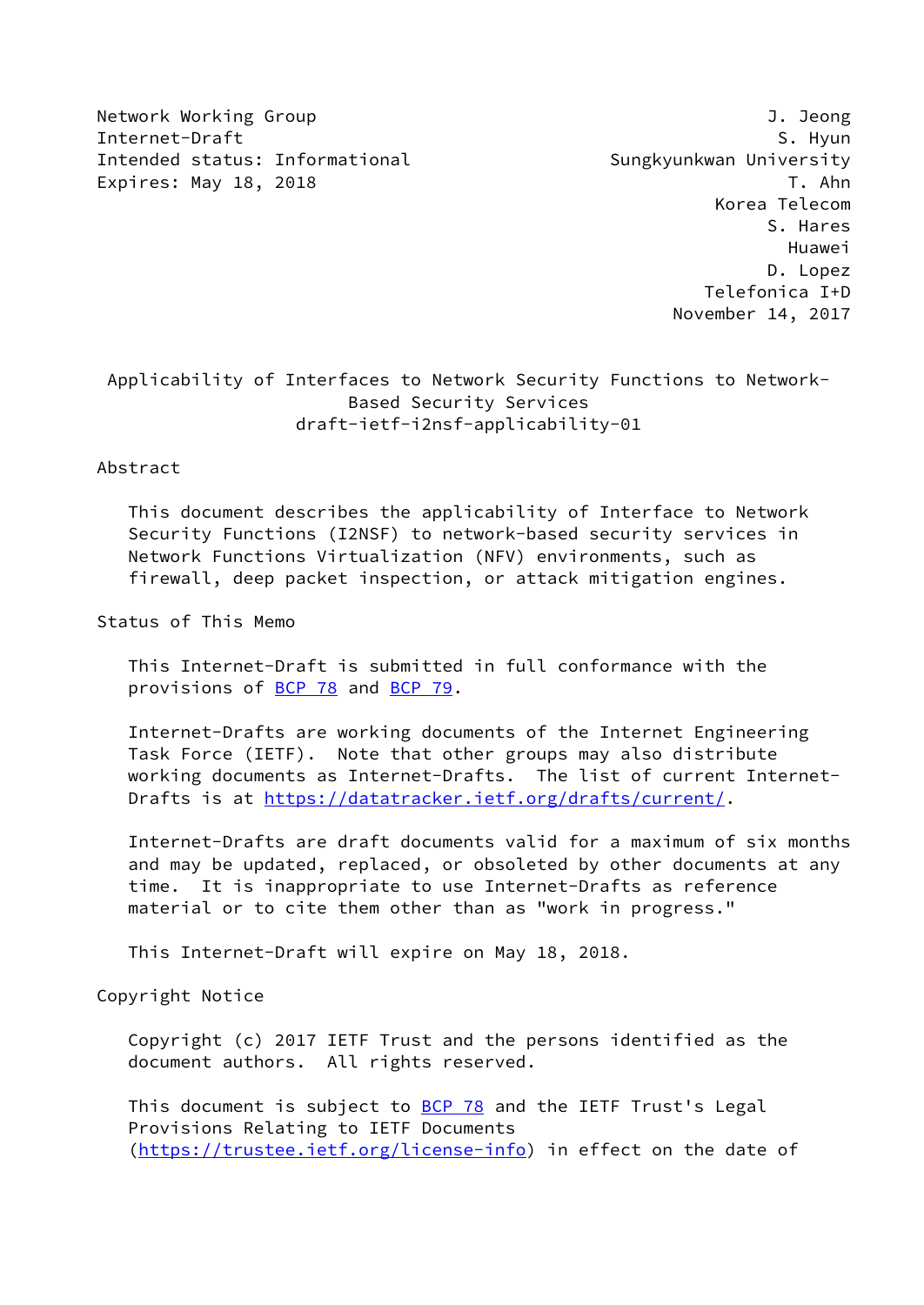<span id="page-1-1"></span>Internet-Draft I2NSF Applicability November 2017

 publication of this document. Please review these documents carefully, as they describe your rights and restrictions with respect to this document. Code Components extracted from this document must include Simplified BSD License text as described in Section 4.e of the Trust Legal Provisions and are provided without warranty as described in the Simplified BSD License.

Table of Contents

|                                                                         | $\overline{2}$ |
|-------------------------------------------------------------------------|----------------|
| 2.                                                                      | $\overline{3}$ |
| 3.                                                                      | $\overline{4}$ |
| 3.1. Time-dependent Web Access Control Service                          | $\overline{5}$ |
|                                                                         | $\mathbf{Z}$   |
| 4.1. Firewall: Centralized Firewall System 9                            |                |
| 4.2. Deep Packet Inspection: Centralized VoIP/VoLTE Security            |                |
| System $\ldots \ldots \ldots \ldots \ldots \ldots \ldots \ldots \ldots$ | 10             |
| 4.3. Attack Mitigation: Centralized DDoS-attack Mitigation              |                |
| System $\ldots \ldots \ldots \ldots \ldots \ldots \ldots \ldots \ldots$ | <u> 12</u>     |
| 5.                                                                      | 14             |
| 6.                                                                      | 14             |
| 7.                                                                      | 14             |
| 8.                                                                      | 14             |
| Appendix A. Changes from draft-ietf-i2nsf-applicability-01              | <b>18</b>      |
| Authors' Addresses                                                      | 18             |

#### <span id="page-1-0"></span>[1](#page-1-0). Introduction

 Interface to Network Security Functions (I2NSF) defined a framework and interfaces for interacting with Network Security Functions (NSFs). The I2NSF framework allows heterogeneous NSFs developed by different security solution vendors to be used in the NFV environment by utilizing the capabilities of such products and the virtualization of security functions in the NFV platform. In the I2NSF framework, each NSF initially registers the profile of its own capabilities into the system in order for themselves to be available in the system. In addition, the Security Controller registers itself to the I2NSF user so that the user can request security services to the Security Controller.

 This document describes the applicability of I2NSF framework to network-based security services with a use case of time-dependent web access control. This document also describes integrating I2NSF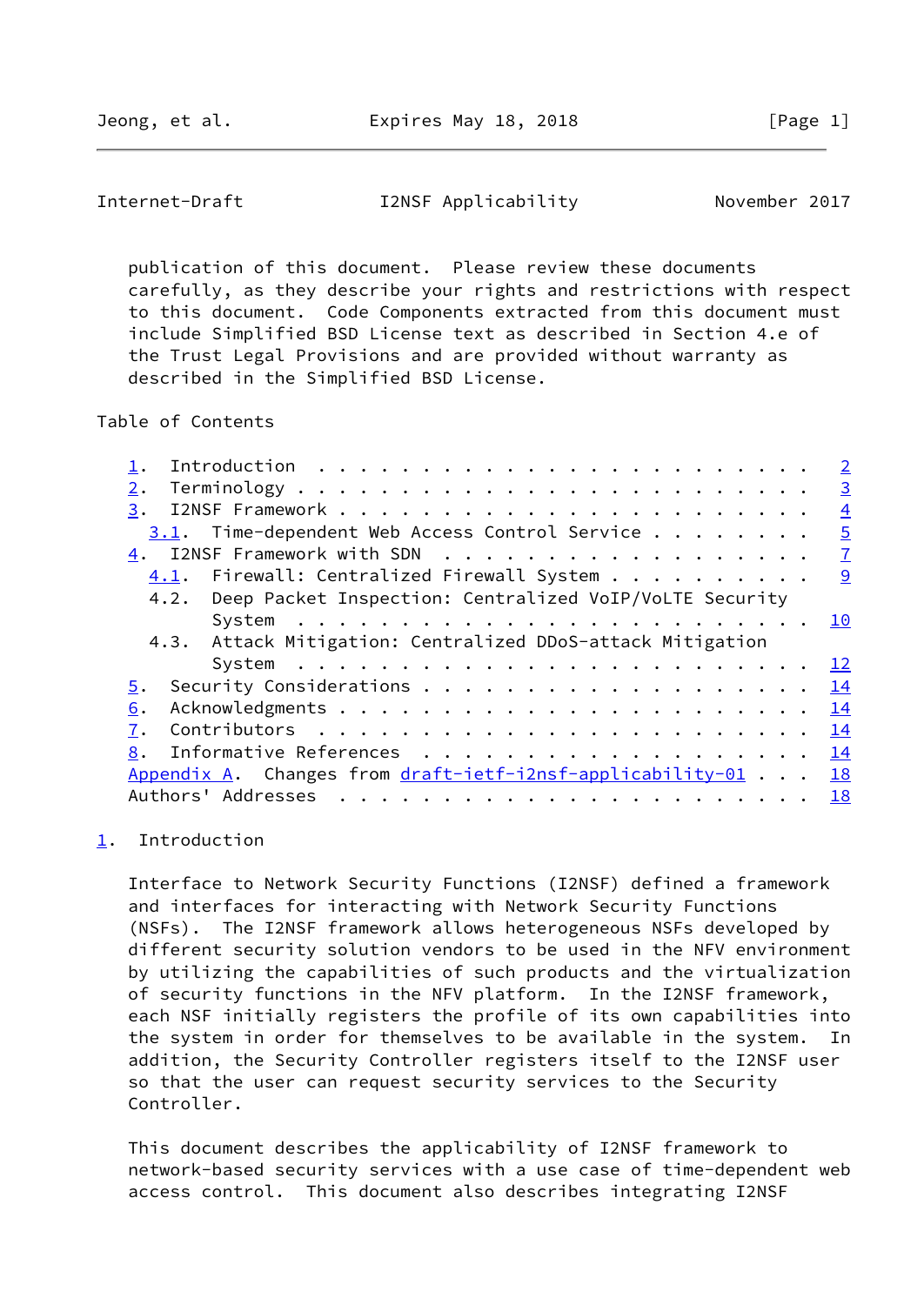framework with Software-Defined Networking (SDN) technology for efficient security services and use cases, such as firewall [\[opsawg-firewalls](#page-17-0)], Deep Packet Inspection (DPI), and Distributed Denial of Service (DDoS) attack mitigation. We implemented the I2NSF

| Jeong, et al. | Expires May 18, 2018 | [Page 2] |
|---------------|----------------------|----------|
|---------------|----------------------|----------|

<span id="page-2-1"></span>

Internet-Draft I2NSF Applicability November 2017

 framework based on SDN for these use cases, and the implementation successfully verified the effectiveness of the I2NSF framework.

<span id="page-2-0"></span>[2](#page-2-0). Terminology

This document uses the terminology described in [\[RFC7149](https://datatracker.ietf.org/doc/pdf/rfc7149)], [\[ITU-T.Y.3300](#page-16-0)], [\[ONF-OpenFlow](#page-17-1)], [\[ONF-SDN-Architecture](#page-17-2)], [\[ITU-T.X.1252](#page-16-1)], [\[ITU-T.X.800](#page-16-2)], [\[i2nsf-framework](#page-16-3)], [\[i2nsf-terminology](#page-16-4)], [\[consumer-facing-inf-im](#page-16-5)], [\[consumer-facing-inf-dm](#page-15-3)], [[i2nsf-nsf-cap-im\]](#page-16-6), [[nsf-facing-inf-dm\]](#page-17-3), [\[registration-inf-im](#page-17-4)], [\[registration-inf-dm](#page-17-5)], and [\[nsf-triggered-steering](#page-17-6)]. In addition, the following terms are defined below:

- o Software-Defined Networking (SDN): A set of techniques that enables to directly program, orchestrate, control, and manage network resources, which facilitates the design, delivery and operation of network services in a dynamic and scalable manner [[ITU-T.Y.3300\]](#page-16-0).
- o Firewall: A service function at the junction of two network segments that inspects every packet that attempts to cross the boundary. It also rejects any packet that does not satisfy certain criteria for, for example, disallowed port numbers or IP addresses.
- o Centralized Firewall System: A centralized firewall that can establish and distribute policy rules into network resources for efficient firewall management. These rules can be managed dynamically by a centralized server for firewall. SDN can work as a network-based firewall system through a standard interface between an SDN switch and a firewall function as a vitual network function (VNF).
- o Centralized VoIP Security System: A centralized security system that handles the security functions required for VoIP and VoLTE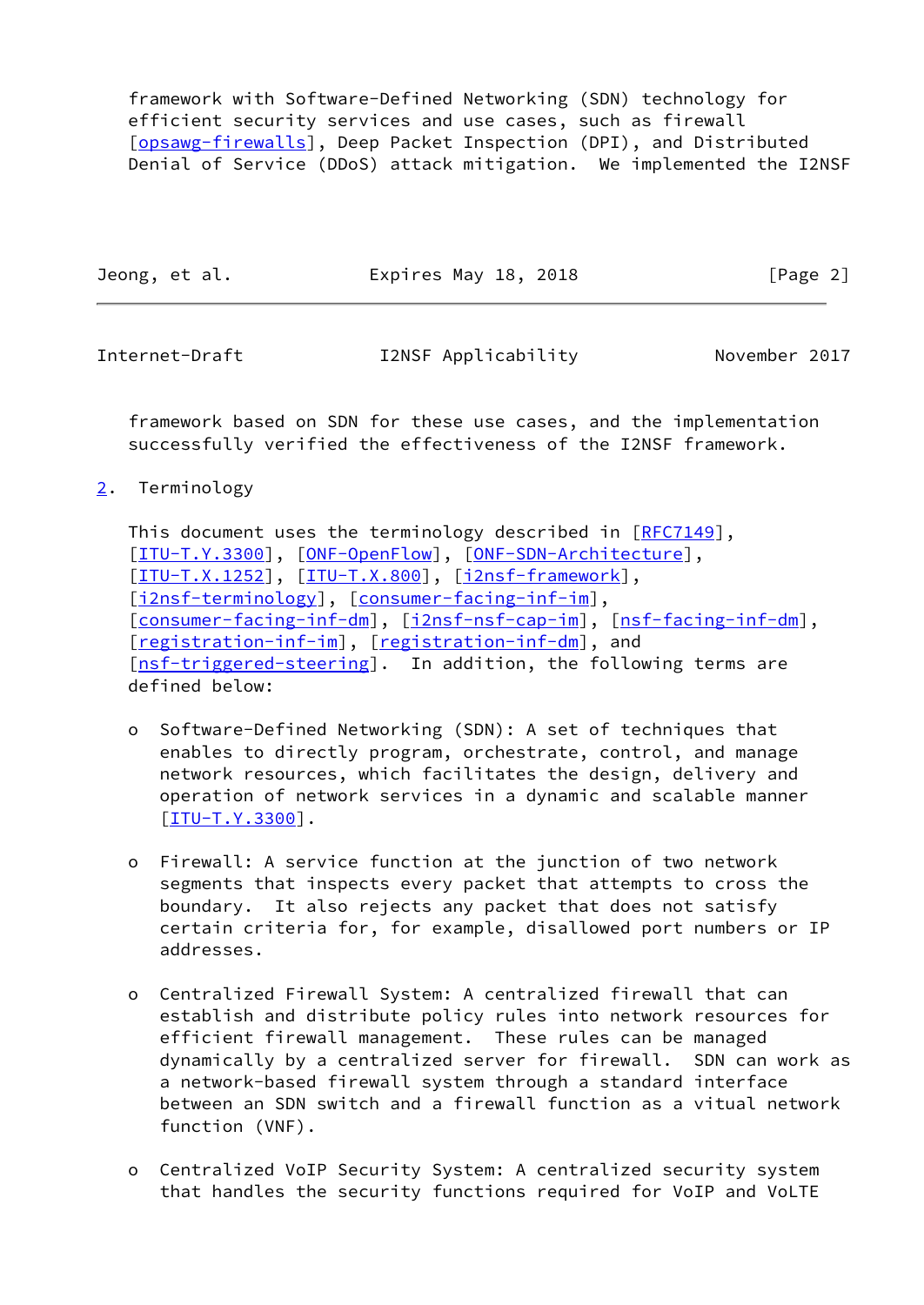services. SDN can work as a network-based security system through a standard interface between an SDN switch and a VoIP/VoLTE security function as a VNF.

 o Centralized DDoS-attack Mitigation System: A centralized mitigator that can establish and distribute access control policy rules into network resources for efficient DDoS-attack mitigation. These rules can be managed dynamically by a centralized server for DDoS attack mitigation. The SDN controller and switches can cooperatively work as a network-based firewall system through a standard interface between an SDN switch and a firewall function as a VNF running in the SDN controller.

| Jeong, et al. | Expires May 18, 2018<br>[Page 3] |  |
|---------------|----------------------------------|--|
|---------------|----------------------------------|--|

<span id="page-3-1"></span>Internet-Draft I2NSF Applicability November 2017

#### <span id="page-3-0"></span>[3](#page-3-0). I2NSF Framework

 This section describes an I2NSF framework and its use case. Figure 1 shows an I2NSF framework [\[i2nsf-framework](#page-16-3)] to support network-based security services. As shown in Figure 1, I2NSF User can use security functions by delivering high-level security policies, which specify security requirements the I2NSF user wants to enforce, to the Security Controller via the Consumer-Facing Interface [\[consumer-facing-inf-im](#page-16-5)][consumer-facing-inf-dm].

 The Security Controller receives and analyzes the high-level security policies from an I2NSF User, and identifies what types of security capabilities are required to meet these high-level security policies. The Security Controller then identifies NSFs that have the required security capabilities, and generates low-level security policies for each of the NSFs so that the high-level security policies are eventually enforced by those NSFs. Finally, the Security Controller sends the generated low-level security policies to the NSFs [\[i2nsf-nsf-cap-im](#page-16-6)][nsf-facing-inf-dm].

 The Security Controller requests NSFs to perform low-level security services via the NSF-Facing Interface. The NSFs are enabled as Virtual Network Functions (VNFs) on top of virtual machines through Network Functions Virtualization (NFV) [\[ETSI-NFV](#page-16-7)]. In addition, the Security Controller uses the I2NSF Registration Interface [\[registration-inf-im](#page-17-4)][registration-inf-dm] to communicate with Developer's Management System (called Developer's Mgmt System) for registering (or deregistering) the developer's NSFs into (or from) the NFV system using the I2NSF framework.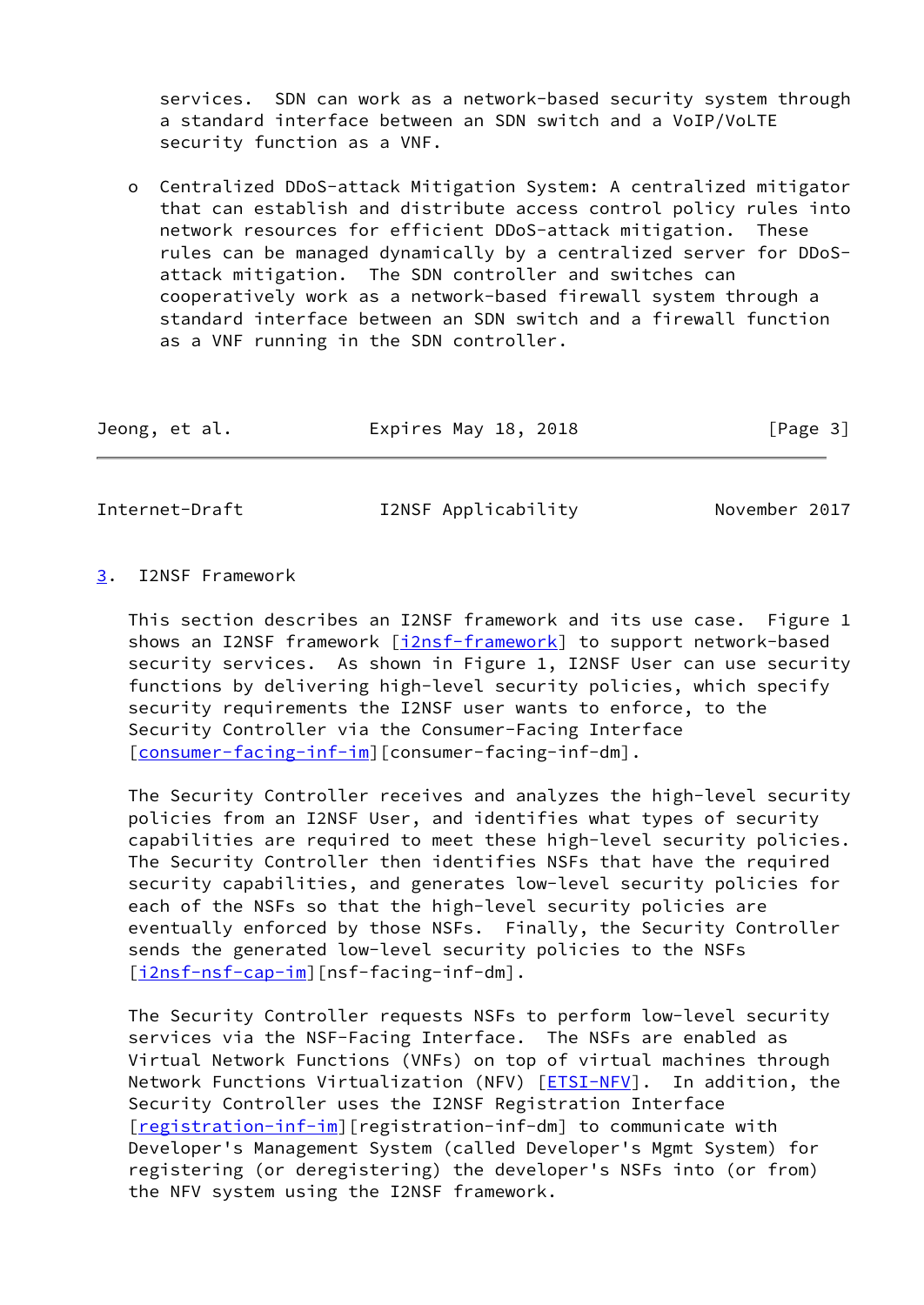The Consumer-Facing Interface between an I2NSF User and the Security Controller can be implemented using, for example, RESTCONF [[RFC8040\]](https://datatracker.ietf.org/doc/pdf/rfc8040). Data models specified by YANG [[RFC6020](https://datatracker.ietf.org/doc/pdf/rfc6020)] describe high-level security policies to be specified by an I2NSF User. The data model defined in [\[consumer-facing-inf-dm](#page-15-3)] can be used for the I2NSF Consumer-Facing Interface.

<span id="page-4-0"></span>Jeong, et al. **Expires May 18, 2018** [Page 4] Internet-Draft I2NSF Applicability November 2017 +------------+ | I2NSF User | +------------+  $\overline{\phantom{a}}$  | Consumer-Facing Interface version of the state of the state of the state of the state of the state of the state of the state of the state of the state of the state of the state of the state of the state of the state of the state of the state of the +-------------------+ Registration +-----------------------+ |Security Controller|<-------------------->|Developer's Mgmt System| +-------------------+ Interface +-----------------------+  $\overline{\phantom{a}}$  | NSF-Facing Interface version of the state of the state of the state of the state of the state of the state of the state of the state of the state of the state of the state of the state of the state of the state of the state of the state of the +----------------+ +---------------+ +-----------------------+ | NSF-1 |-| NSF-2 |...| NSF-n | | (Firewall) | | (Web Filter) | |(DDoS-Attack Mitigator)| +----------------+ +---------------+ +-----------------------+

Figure 1: I2NSF Framework

 The NSF-Facing Interface between Security Controller and NSFs can be implemented using NETCONF [[RFC6241](https://datatracker.ietf.org/doc/pdf/rfc6241)]. YANG data models describe lowlevel security policies for the sake of NSFs, which are translated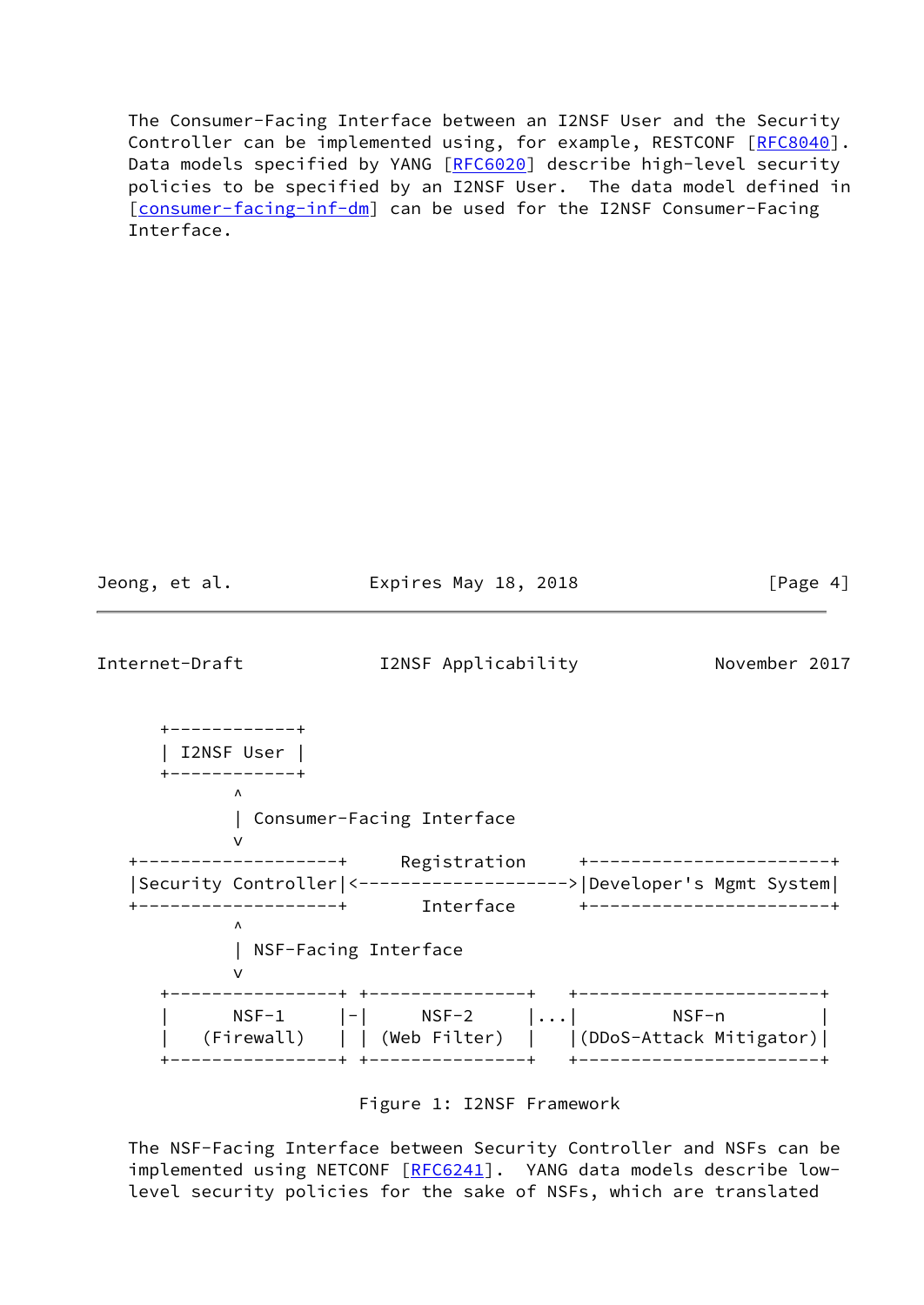from the high-level security policies by the Security Controller. The data model defined in  $[nsf-facing-inf-dm]$  $[nsf-facing-inf-dm]$  can be used for the I2NSF NSF-Facing Interface.

 The Registration Interface between the Security Controller and the Developer's Mgmt System can be implemented by RESTCONF [\[RFC8040](https://datatracker.ietf.org/doc/pdf/rfc8040)]. The data model defined in [[registration-inf-dm](#page-17-5)] can be used for the I2NSF Registration Interface.

 Also, the I2NSF framework can enforce multiple chained NSFs for the low-level security policies by means of service function chaining (SFC) techniques for the I2NSF architecture described in [\[nsf-triggered-steering](#page-17-6)].

 The following describes a security service scenario using the I2NSF framework.

<span id="page-5-0"></span>[3.1](#page-5-0). Time-dependent Web Access Control Service

 This service scenario assumes that an enterprise network administrator wants to control the staff members' access to Facebook during business hours. The following is an example high-level security policy rule that the administrator requests: Block the staff members' access to Facebook from 9 am to 6 pm. The administrator sends this high-level security policy to the security controller, then the security controller identifies required secuity

| Jeong, et al.<br>Expires May 18, 2018 | [Page 5] |
|---------------------------------------|----------|
|---------------------------------------|----------|

| Internet-Draft | I2NSF Applicability | November 2017 |
|----------------|---------------------|---------------|
|----------------|---------------------|---------------|

 capabilities, e.g., IP address and port number inspection capabilities and URL inspection capability. In this scenario, it is assumed that the IP address and port number inspection capabilities are required to check whether a received packet is an HTTP packet from a staff member. The URL inspection capability is required to check whether the target URL of a received packet is facebook.com or not.

 The Security Controller maintains the security capabilities of each NSF running in the I2NSF system, which have been reported by the Developer's Management System via the Registation interface. Based on this information, the Security Controller identifies NSFs that can perform the IP address and port number inspection and URL inspection. In this scenario, it is assumed that an NSF of firewall has the IP address and port number inspection capabilities and an NSF of web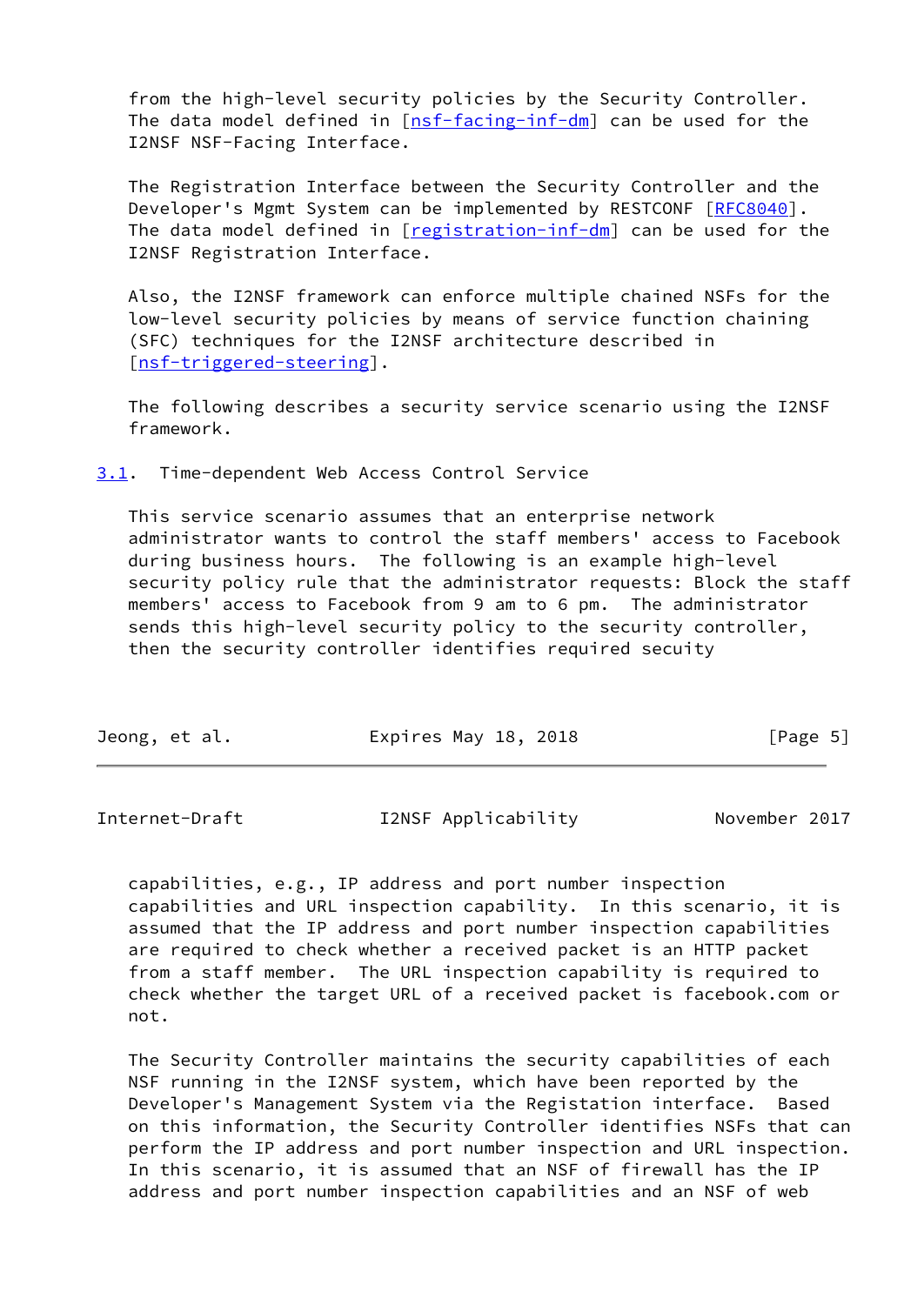filter has URL inspection capability.

 The Security Controller generates low-level security rules for the NSFs to perform IP address and port number inspection, URL inspection, and time checking. Specifically, the Security Controller may interoperate with an access control server in the enterprise network in order to retrieve the information (e.g., IP address in use, company ID, and role) of each employee that is currently using the network. Based on the retrieved information, the Security Controller generates low-level security rules to check whether the source IP address of a received packet matches any one being used by a staff member. In addition, the low-level security rules should be able to determine that a received packet is of HTTP protocol. The low-level security rules for web filter checks that the target URL field of a received packet is equal to facebook.com. Finally, the Security Controller sends the low-level security rules of the IP address and port number inspection to the NSF of firewall and the low-level rules for URL inspection to the NSF of web filter.

 The following describes how the time-dependent web access control service is enforced by the NSFs of firewall and web filter.

- 1. A staff member tries to access Fackbook.com during business hours, e.g., 10 am.
- 2. The packet is forwarded from the staff member's device to the firewall, and the firewall checks the source IP address and port number. Now the firewall identifies the received packet is an HTTP packet from the staff member.
- 3. The firewall triggers the web filter to further inspect the packet, and the packet is forwarded from the firewall to the web filter. Service Function Chaining (SFC) technology can be

| Jeong, et al. | Expires May 18, 2018 | [Page 6] |
|---------------|----------------------|----------|
|---------------|----------------------|----------|

<span id="page-6-0"></span>Internet-Draft I2NSF Applicability November 2017

 utilized to support such packet forwarding in the I2NSF framework [\[nsf-triggered-steering](#page-17-6)].

 4. The web filter checks the target URL field of the received packet, and realizes the packet is toward Facebook.com. The web filter then checks that the current time is in business hours. If so, the web filter drops the packet, and consequently the staff member's access to Facebook during business hours is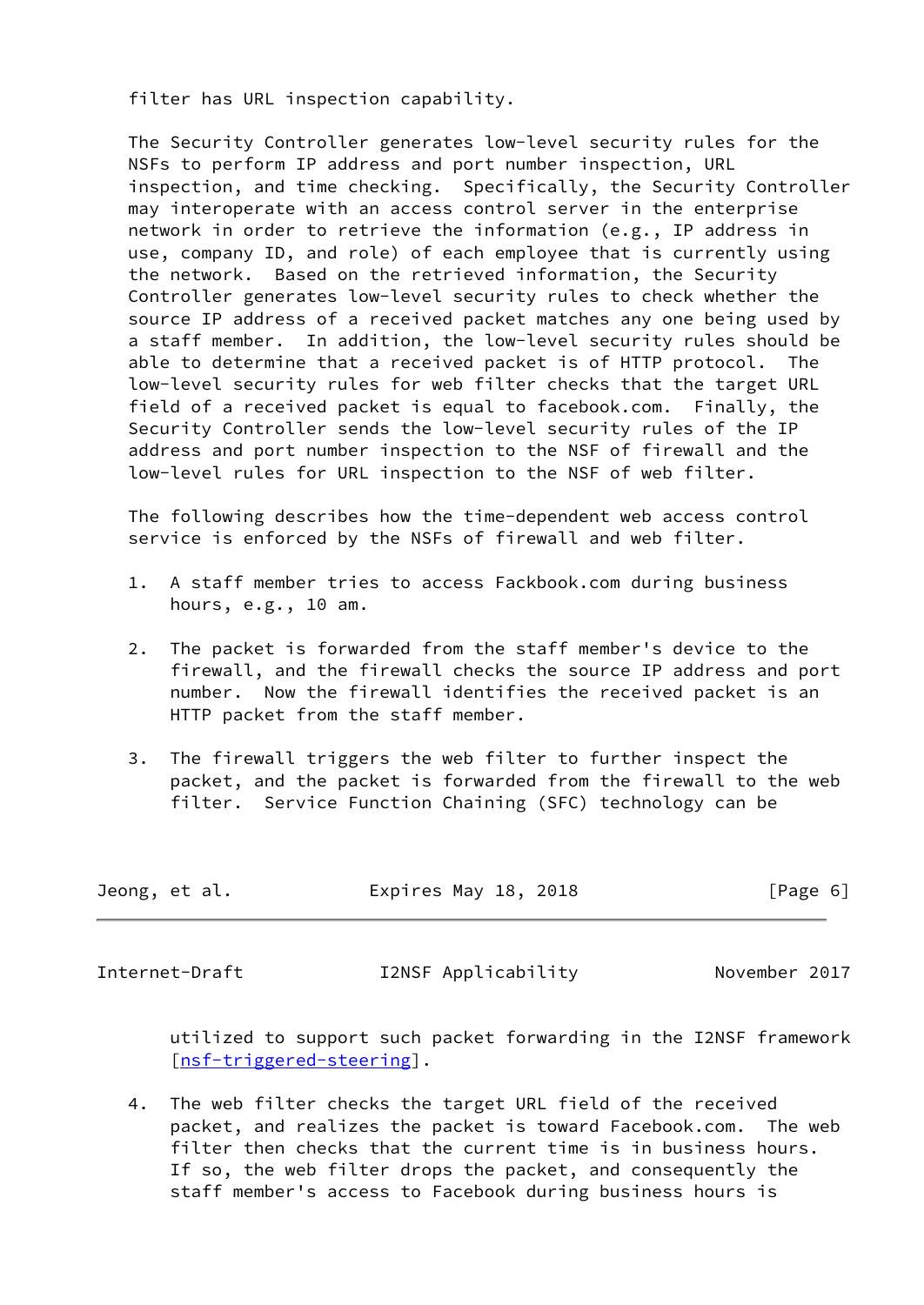blocked.

#### <span id="page-7-0"></span>[4](#page-7-0). I2NSF Framework with SDN

 This section describes an I2NSF framework with SDN for I2NSF applicability and use cases, such as firewall, deep packet inspection, and DDoS-attack mitigation functions. SDN enables some packet filtering rules to be enforced in the network switches by controlling their packet forwarding rules. By taking advantage of this capability of SDN, it is possible to optimize the process of security service enforcement in the I2NSF system.

 Figure 2 shows an I2NSF framework [[i2nsf-framework](#page-16-3)] with SDN networks to support network-based security services. In this system, the enforcement of security policy rules is divided into the SDN switches and NSFs. Especially, SDN switches enforce simple packet filtering rules that can be translated into their packet forwarding rules, whereas NSFs enforce NSF-related security rules requiring the security capabilities of the NSFs. For this purpose, the Security Controller instructs the Switch Controller via NSF-Facing Interface so that SDN switches can perform the required security services with flow tables under the supervision of the Switch Controller (i.e., SDN Controller).

Jeong, et al. **Expires May 18, 2018** [Page 7]

Internet-Draft I2NSF Applicability November 2017

+------------+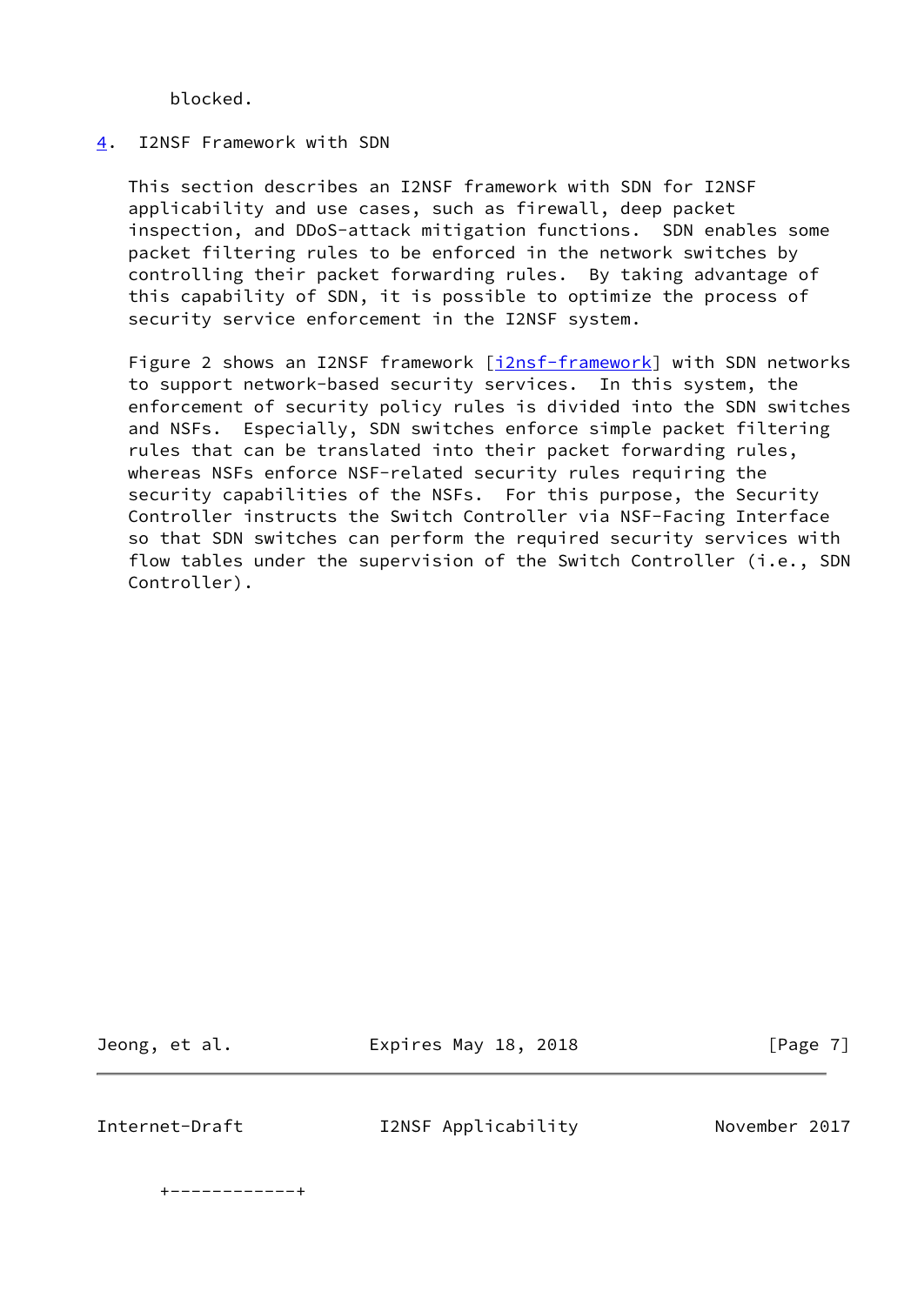

Figure 2: An I2NSF Framework with SDN Network

 The following subsections introduce three use cases for cloud-based security services: (i) firewall system, (ii) deep packet inspection system, and (iii) attack mitigation system. [\[RFC8192](https://datatracker.ietf.org/doc/pdf/rfc8192)]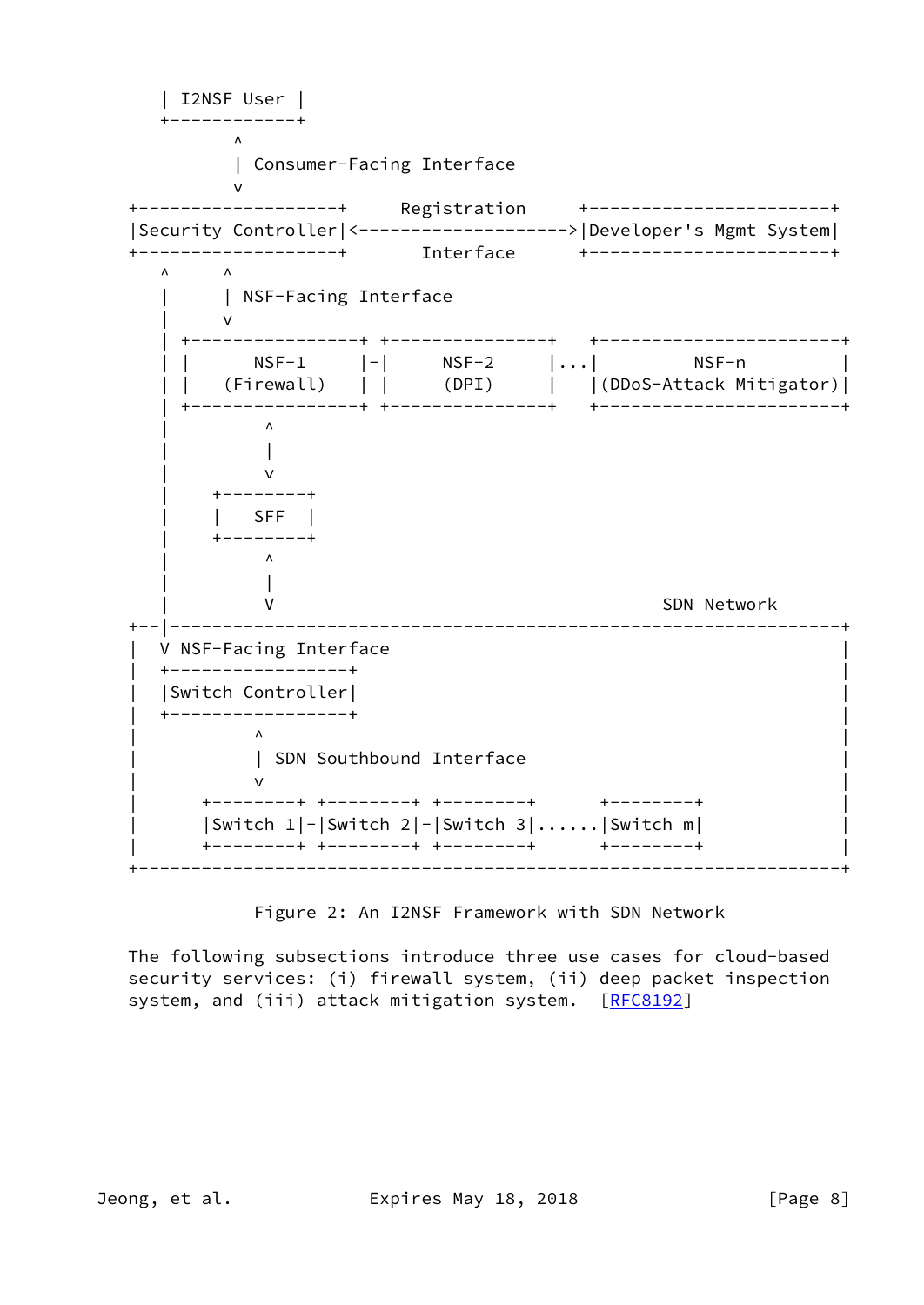<span id="page-9-1"></span><span id="page-9-0"></span>[4.1](#page-9-0). Firewall: Centralized Firewall System

 A centralized network firewall can manage each network resource and firewall rules can be managed flexibly by a centralized server for firewall (called Firewall). The centralized network firewall controls each switch for the network resource management and the firewall rules can be added or deleted dynamically.

The procedure of firewall operations in this system is as follows:

- 1. A switch forwards an unknown flow's packet to one of the Switch Controllers.
- 2. The Switch Controller forwards the unknown flow's packet to an appropriate security service application, such as the Firewall.
- 3. The Firewall analyzes, typically, the headers and contents of the packet.
- 4. If the Firewall regards the packet as a malicious one with a suspicious pattern, it reports the malicious packet to the Switch Controller.
- 5. The Switch Controller installs new rules (e.g., drop packets with the suspicious pattern) into underlying switches.
- 6. The suspected packets are dropped by these switches.

 Existing SDN protocols can be used through standard interfaces between the firewall application and switches [\[RFC7149](https://datatracker.ietf.org/doc/pdf/rfc7149)][ITU-T.Y.3300][\[ONF-OpenFlow](#page-17-1)] [[ONF-SDN-Architecture\]](#page-17-2).

 Legacy firewalls have some challenges such as the expensive cost, performance, management of access control, establishment of policy, and packet-based access mechanism. The proposed framework can resolve the challenges through the above centralized firewall system based on SDN as follows:

- o Cost: The cost of adding firewalls to network resources such as routers, gateways, and switches is substantial due to the reason that we need to add firewall on each network resource. To solve this, each network resource can be managed centrally such that a single firewall is manipulated by a centralized server.
- o Performance: The performance of firewalls is often slower than the link speed of network interfaces. Every network resource for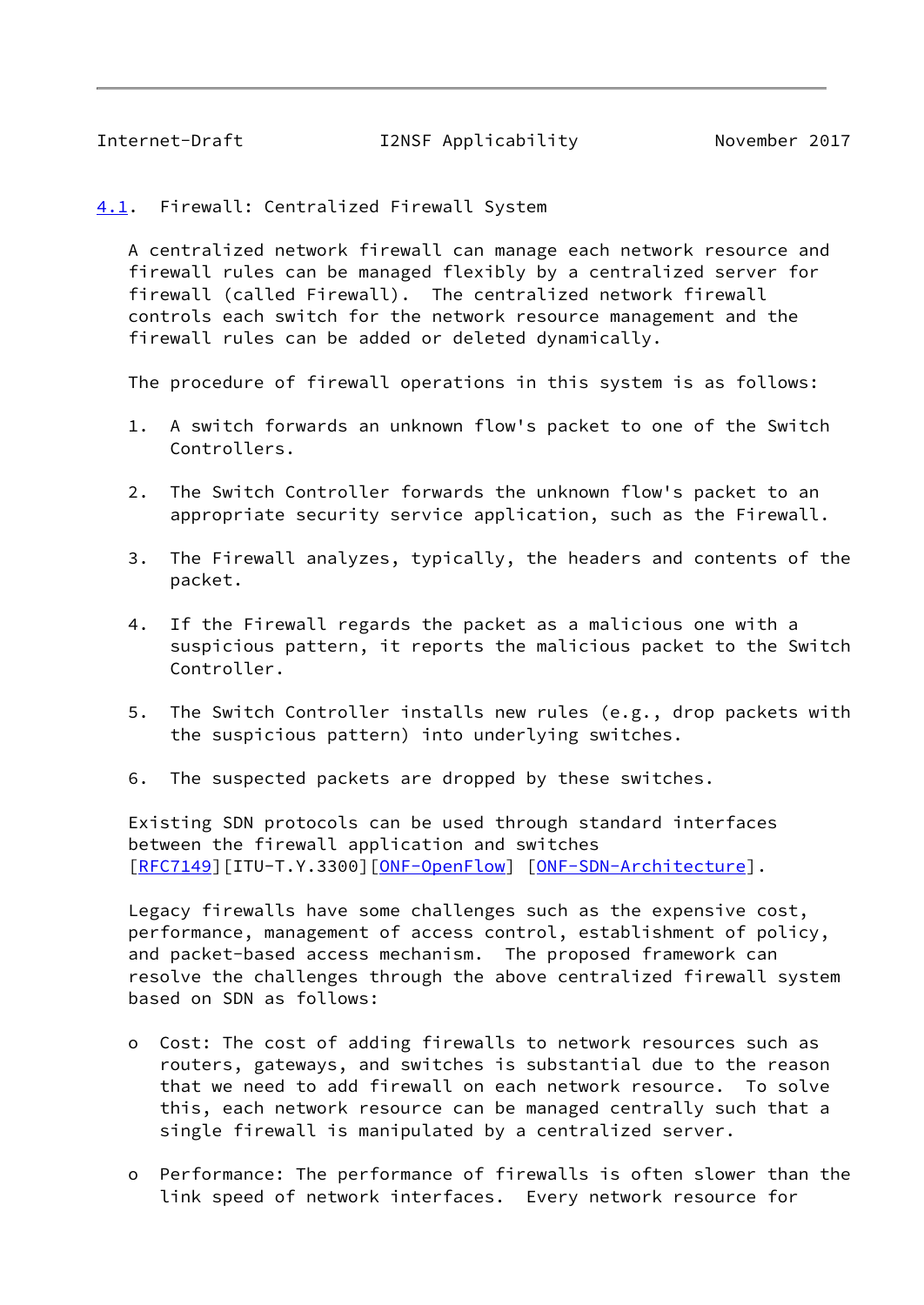firewall needs to check firewall rules according to network

Jeong, et al. **Expires May 18, 2018** [Page 9]

<span id="page-10-0"></span>Internet-Draft I2NSF Applicability November 2017

 conditions. Firewalls can be adaptively deployed among network switches, depending on network conditions in the framework.

- o The management of access control: Since there may be hundreds of network resources in a network, the dynamic management of access control for security services like firewall is a challenge. In the framework, firewall rules can be dynamically added for new malware.
- o The establishment of policy: Policy should be established for each network resource. However, it is difficult to describe what flows are permitted or denied for firewall within a specific organization network under management. Thus, a centralized view is helpful to determine security policies for such a network.
- o Packet-based access mechanism: Packet-based access mechanism is not enough for firewall in practice since the basic unit of access control is usually users or applications. Therefore, application level rules can be defined and added to the firewall system through the centralized server.

## <span id="page-10-1"></span>[4.2](#page-10-1). Deep Packet Inspection: Centralized VoIP/VoLTE Security System

 A centralized VoIP/VoLTE security system can monitor each VoIP/VoLTE flow and manage VoIP/VoLTE security rules controlled by a centralized server for VoIP/VoLTE security service called VoIP Intrusion Prevention System (IPS). The VoIP/VoLTE security system controls each switch for the VoIP/VoLTE call flow management by manipulating the rules that can be added, deleted or modified dynamically.

 A centralized VoIP/VoLTE security system can cooperate with a network firewall to realize VoIP/VoLTE security service. Specifically, a network firewall performs basic security checks of an unknown flow's packet observed by a switch. If the network firewall detects that the packet is an unknown VoIP call flow's packet that exhibits some suspicious patterns, then it triggers the VoIP/VoLTE security system for more specialized security analysis of the suspicious VoIP call packet.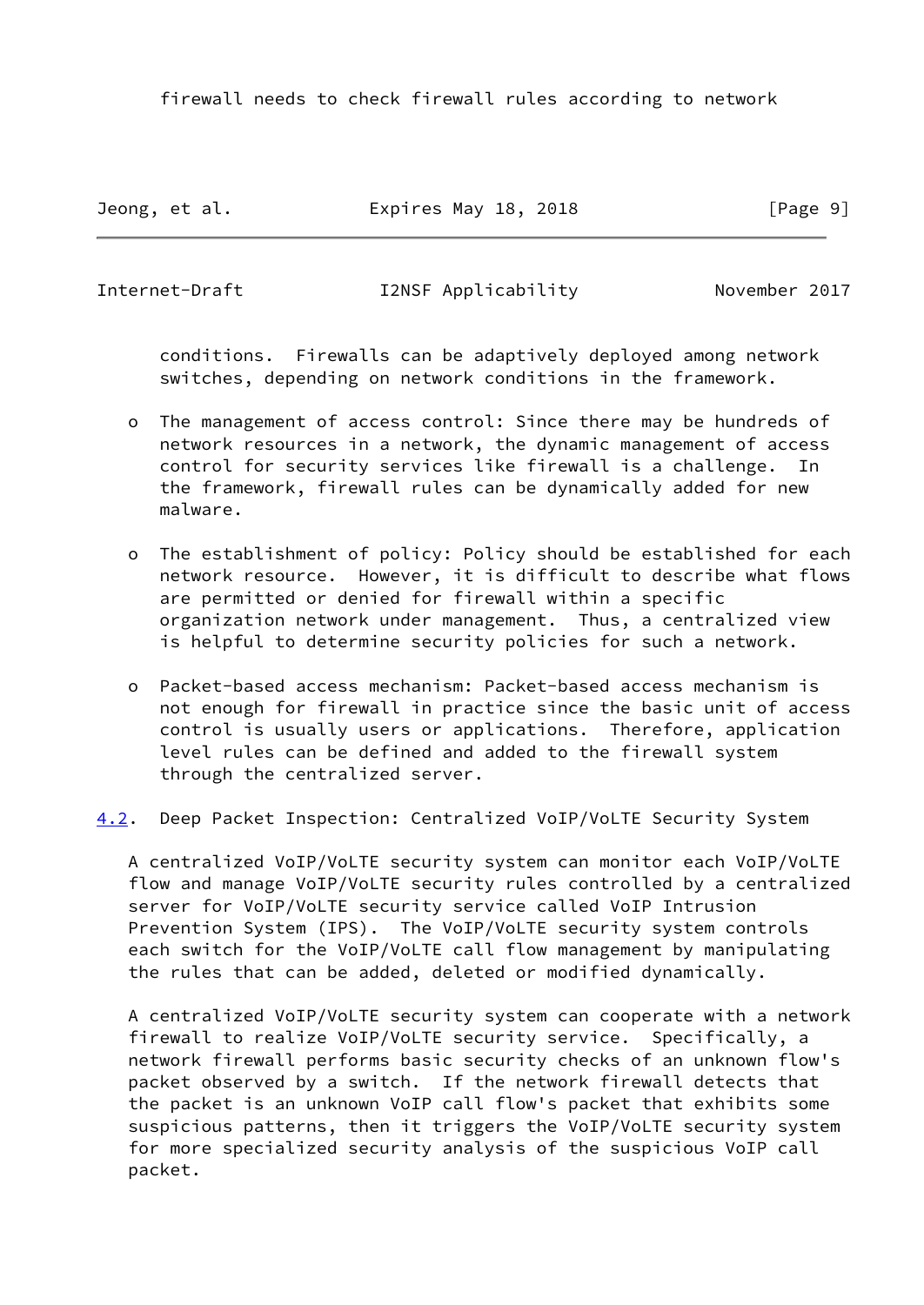The procedure of VoIP/VoLTE security operations in this system is as follows:

 1. A switch forwards an unknown flow's packet to the Switch Controller, and the Switch Controller further forwards the unknown flow's packet to the Firewall for basic security inspection.

Jeong, et al. **Expires May 18, 2018** [Page 10]

Internet-Draft I2NSF Applicability November 2017

- 2. The Firewall analyzes the header fields of the packet, and figures out that this is an unknown VoIP call flow's signal packet (e.g., SIP packet) of a suspicious pattern.
- 3. The Firewall triggers an appropriate security service function, such as VoIP IPS, for detailed security analysis of the suspicious signal packet. That is, the firewall sends the packet to the Service Function Forwarder (SFF) in the I2NSF framework [\[nsf-triggered-steering](#page-17-6)], as shown in Figure 2. The SFF forwards the suspicious signal packet to the VoIP IPS.
- 4. The VoIP IPS analyzes the headers and contents of the signal packet, such as calling number and session description headers  $[RFC4566]$  $[RFC4566]$ .
- 5. If, for example, the VoIP IPS regards the packet as a spoofed packet by hackers or a scanning packet searching for VoIP/VoLTE devices, it drops the packet. In addition, the VoIP IPS requests the Switch Controller to block that packet and the subsequent packets that have the same call-id.
- 6. The Switch Controller installs new rules (e.g., drop packets) into underlying switches.
- 7. The illegal packets are dropped by these switches.

 Existing SDN protocols can be used through standard interfaces between the VoIP IPS application and switches  $[RFC7149][ITU-T.Y.3300]$  $[RFC7149][ITU-T.Y.3300]$  $[RFC7149][ITU-T.Y.3300]$ [\[ONF-OpenFlow](#page-17-1)][ONF-SDN-Architecture].

 Legacy hardware based VoIP IPS has some challenges, such as provisioning time, the granularity of security, expensive cost, and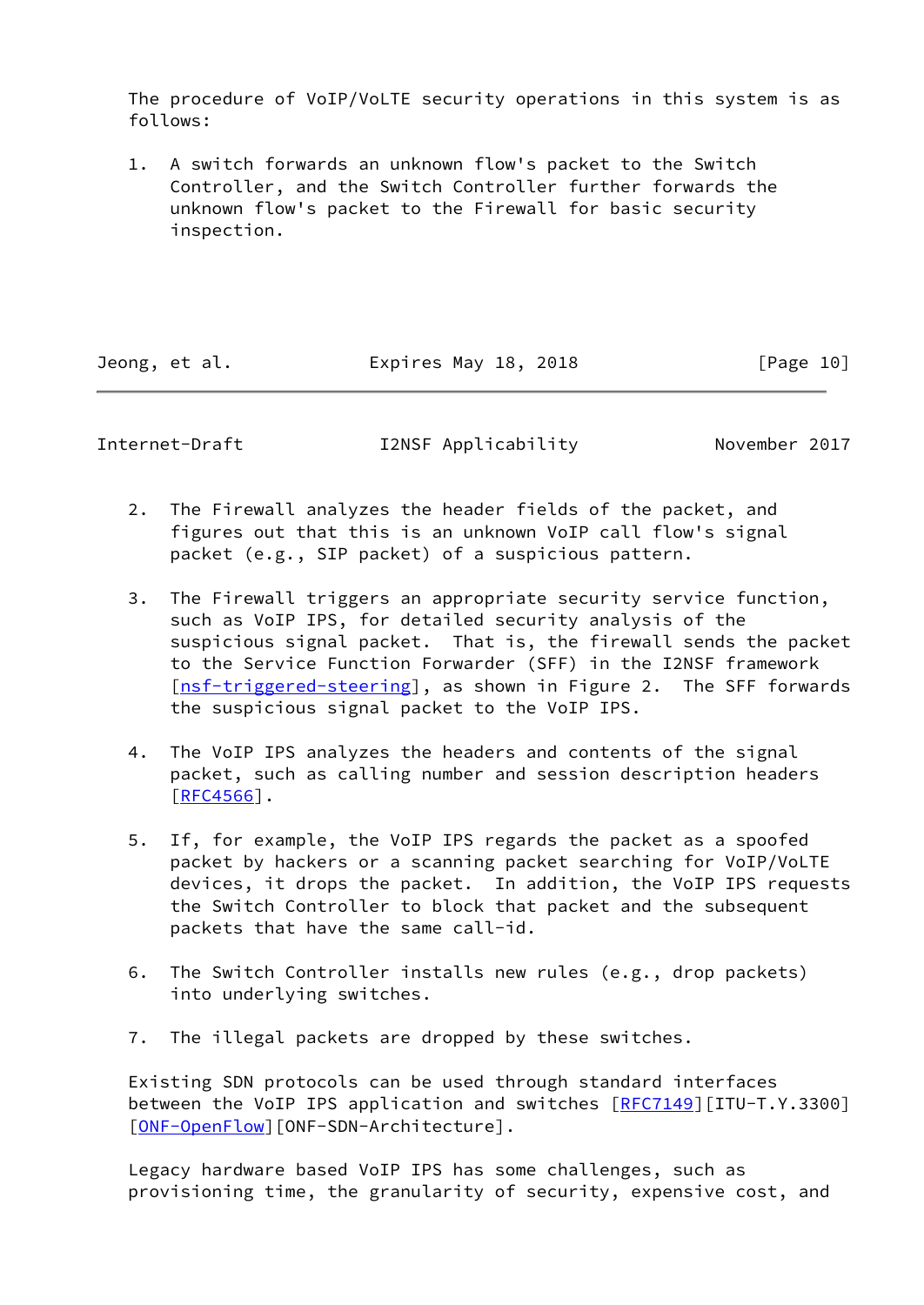the establishment of policy. The I2NSF framework can resolve the challenges through the above centralized VoIP/VoLTE security system based on SDN as follows:

- o Provisioning: The provisioning time of setting up a legacy VoIP IPS to network is substantial because it takes from some hours to some days. By managing the network resources centrally, VoIP IPS can provide more agility in provisioning both virtual and physical network resources from a central location.
- o The granularity of security: The security rules of a legacy VoIP IPS are compounded considering the granularity of security. The proposed framework can provide more granular security by centralizing security control into a switch controller. The VoIP IPS can effectively manage security rules throughout the network.

| Jeong, et al. | Expires May 18, 2018 | [Page 11] |
|---------------|----------------------|-----------|
|               |                      |           |

<span id="page-12-0"></span>Internet-Draft I2NSF Applicability November 2017

- o Cost: The cost of adding VoIP IPS to network resources, such as routers, gateways, and switches is substantial due to the reason that we need to add VoIP IPS on each network resource. To solve this, each network resource can be managed centrally such that a single VoIP IPS is manipulated by a centralized server.
- o The establishment of policy: Policy should be established for each network resource. However, it is difficult to describe what flows are permitted or denied for VoIP IPS within a specific organization network under management. Thus, a centralized view is helpful to determine security policies for such a network.

<span id="page-12-1"></span>[4.3](#page-12-1). Attack Mitigation: Centralized DDoS-attack Mitigation System

 A centralized DDoS-attack mitigation can manage each network resource and manipulate rules to each switch through a centralized server for DDoS-attack mitigation (called DDoS-attack Mitigator). The centralized DDoS-attack mitigation system defends servers against DDoS attacks outside private network, that is, from public network.

 Servers are categorized into stateless servers (e.g., DNS servers) and stateful servers (e.g., web servers). For DDoS-attack mitigation, traffic flows in switches are dynamically configured by traffic flow forwarding path management according to the category of servers [\[AVANT-GUARD](#page-15-4)]. Such a managenent should consider the load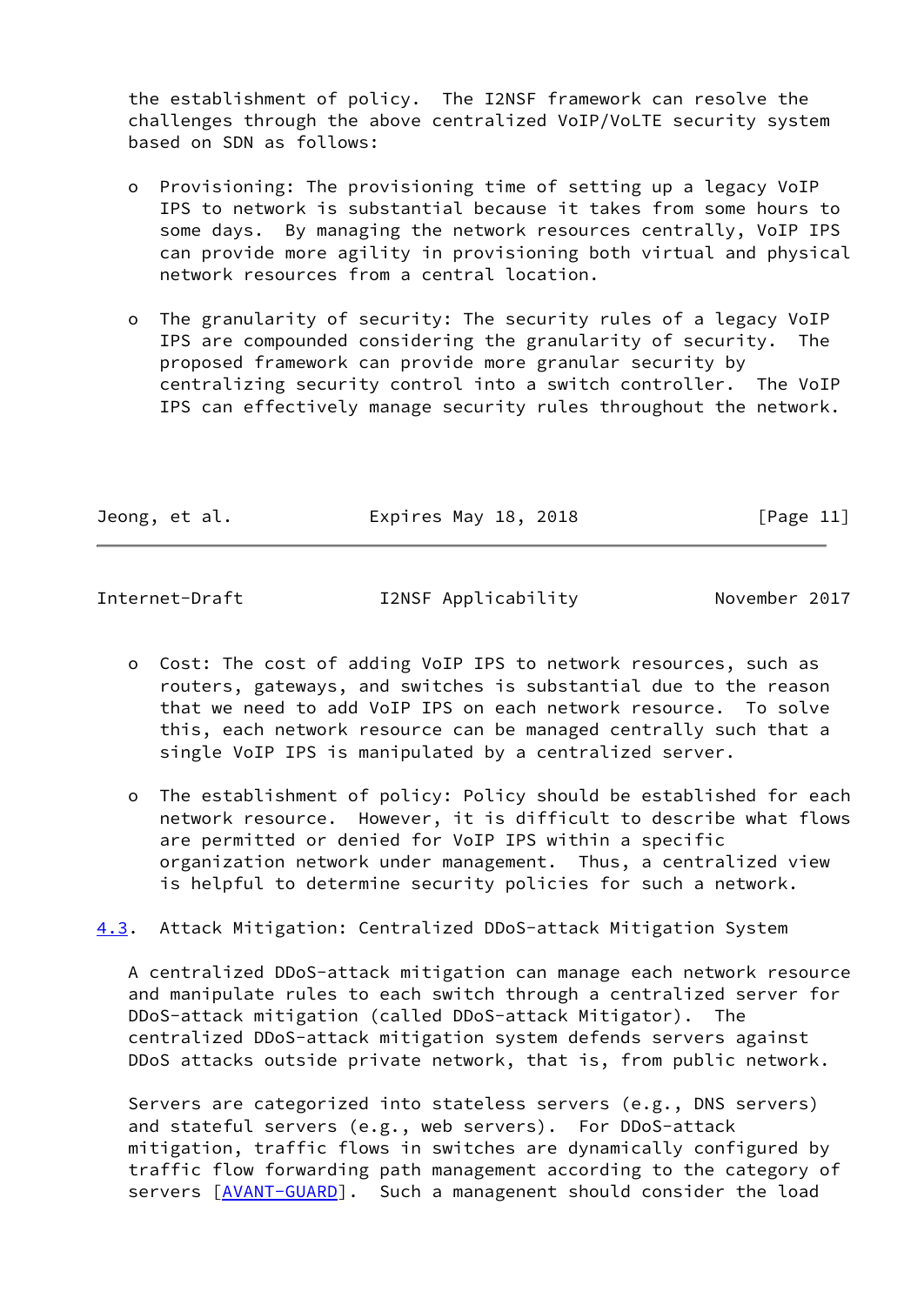balance among the switches for the defense against DDoS attacks.

 The procedure of DDoS-attack mitigation operations in this system is as follows:

- 1. A Switch periodically reports an inter-arrival pattern of a flow's packets to one of the Switch Controllers.
- 2. The Switch Controller forwards the flow's inter-arrival pattern to an appropriate security service application, such as DDoS attack Mitigator.
- 3. The DDoS-attack Mitigator analyzes the reported pattern for the flow.
- 4. If the DDoS-attack Mitigator regards the pattern as a DDoS attack, it computes a packet dropping probability corresponding to suspiciousness level and reports this DDoS-attack flow to Switch Controller.
- 5. The Switch Controller installs new rules into switches (e.g., forward packets with the suspicious inter-arrival pattern with a dropping probability).

| Jeong, et al.<br>Expires May 18, 2018 | [Page 12] |
|---------------------------------------|-----------|
|---------------------------------------|-----------|

Internet-Draft I2NSF Applicability November 2017

 6. The suspicious flow's packets are randomly dropped by switches with the dropping probability.

 For the above centralized DDoS-attack mitigation system, the existing SDN protocols can be used through standard interfaces between the DDoS-attack mitigator application and switches [\[RFC7149](https://datatracker.ietf.org/doc/pdf/rfc7149)] [\[ITU-T.Y.3300](#page-16-0)][ONF-OpenFlow][\[ONF-SDN-Architecture](#page-17-2)].

 The centralized DDoS-attack mitigation system has challenges similar to the centralized firewall system. The proposed framework can resolve the challenges through the above centralized DDoS-attack mitigation system based on SDN as follows:

 o Cost: The cost of adding DDoS-attack mitigators to network resources such as routers, gateways, and switches is substantial due to the reason that we need to add DDoS-attack mitigator on each network resource. To solve this, each network resource can be managed centrally such that a single DDoS-attack mitigator is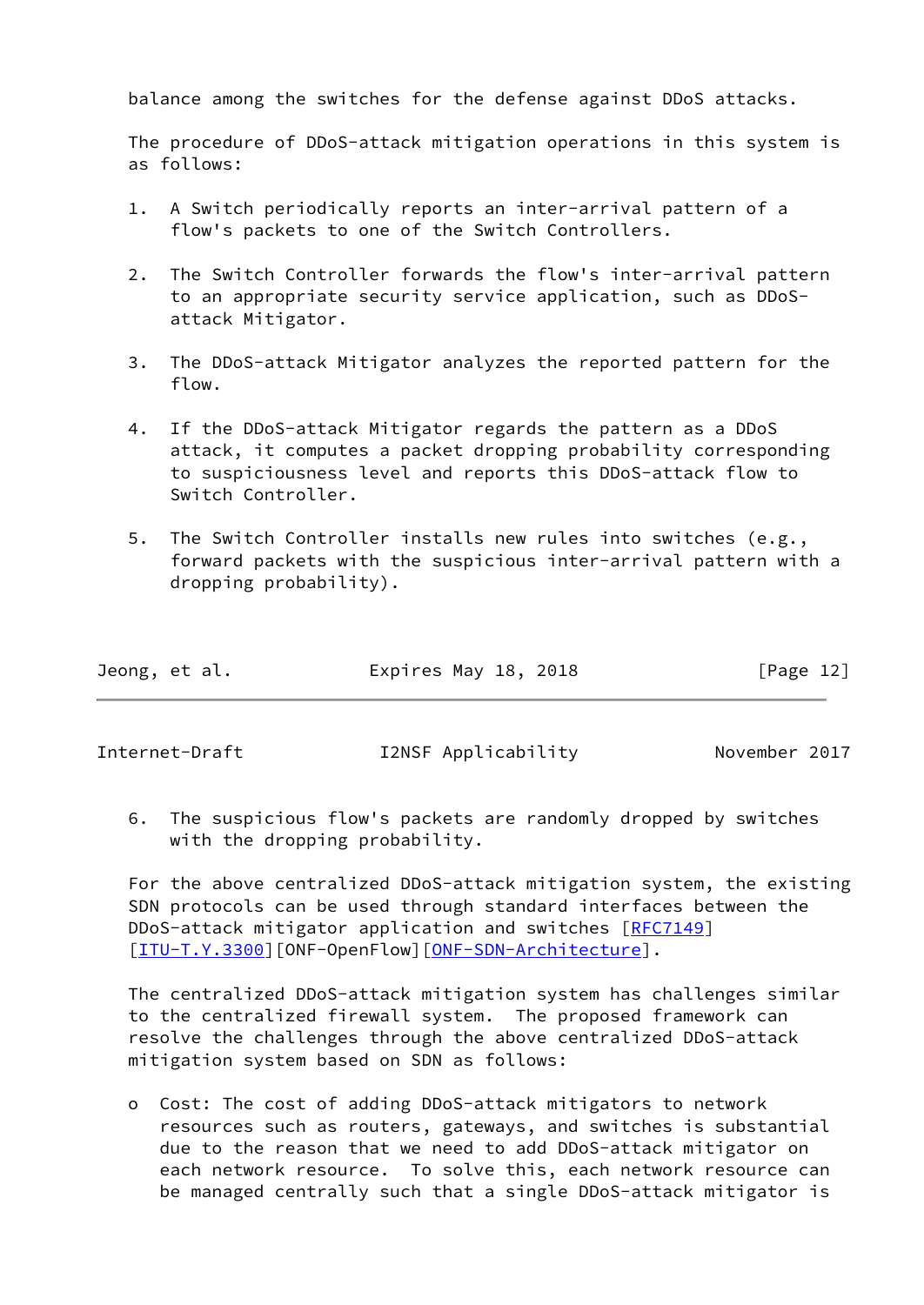manipulated by a centralized server.

- o Performance: The performance of DDoS-attack mitigators is often slower than the link speed of network interfaces. The checking of DDoS attacks may reduce the performance of the network interfaces. DDoS-attack mitigators can be adaptively deployed among network switches, depending on network conditions in the framework.
- o The management of network resources: Since there may be hundreds of network resources in an administered network, the dynamic management of network resources for performance (e.g., load balancing) is a challenge for DDoS-attack mitigation. In the framework, as dynamic network resource management, traffic flow forwarding path management can handle the load balancing of network switches [\[AVANT-GUARD](#page-15-4)]. With this management, the current and near-future workload can be spread among the network switches for DDoS-attack mitigation. In addition, DDoS-attack mitigation rules can be dynamically added for new DDoS attacks.
- o The establishment of policy: Policy should be established for each network resource. However, it is difficult to describe what flows are permitted or denied for new DDoS-attacks (e.g., DNS reflection attack) within a specific organization network under management. Thus, a centralized view is helpful to determine security policies for such a network.

 So far this document has described the procedure and impact of the three use cases for network-based security services using the I2NSF framework with SDN networks. To support these use cases in the proposed data-driven security service framework, YANG data models

| Jeong, et al. | Expires May 18, 2018 | [Page 13] |
|---------------|----------------------|-----------|
|               |                      |           |

<span id="page-14-1"></span>Internet-Draft I2NSF Applicability November 2017

described in [\[consumer-facing-inf-dm](#page-15-3)], [\[nsf-facing-inf-dm](#page-17-3)], and [\[registration-inf-dm](#page-17-5)] can be used as Consumer-Facing Interface, NSF- Facing Interface, and Registration Interface, respectively, along with RESTCONF [[RFC8040](https://datatracker.ietf.org/doc/pdf/rfc8040)] and NETCONF [\[RFC6241](https://datatracker.ietf.org/doc/pdf/rfc6241)].

<span id="page-14-0"></span>[5](#page-14-0). Security Considerations

 The I2NSF framework with SDN networks in this document is derived from the I2NSF framework [\[i2nsf-framework](#page-16-3)], so the security considerations of the I2NSF framework should be included in this document. Therefore, proper secure communication channels should be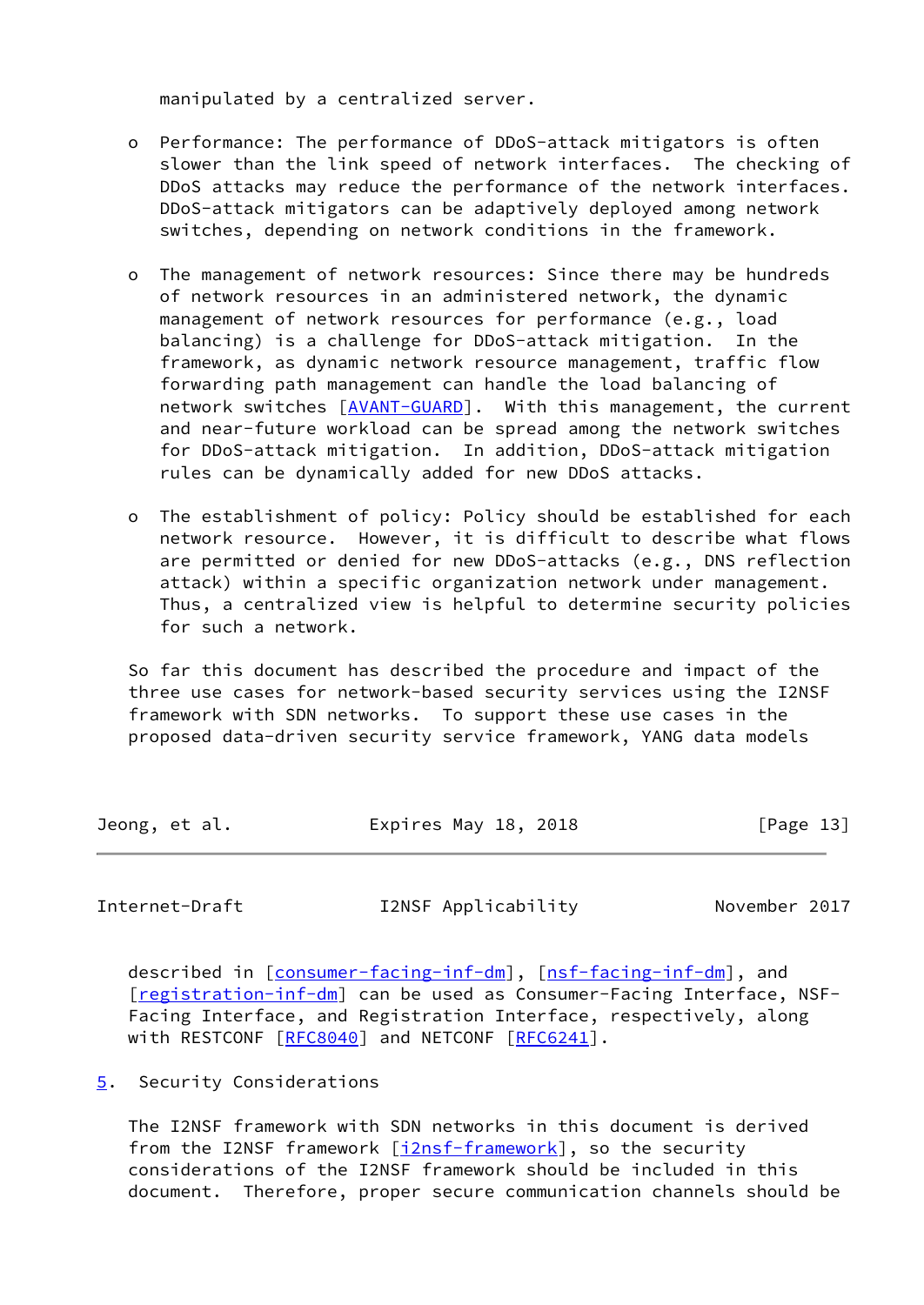used the delivery of control or management messages among the components in the proposed framework.

 This document shares all the security issues of SDN that are specified in the "Security Considerations" section of [[ITU-T.Y.3300\]](#page-16-0).

<span id="page-15-0"></span>[6](#page-15-0). Acknowledgments

 This work was supported by Institute for Information & communications Technology Promotion (IITP) grant funded by the Korea government (MSIP) (No.R-20160222-002755, Cloud based Security Intelligence Technology Development for the Customized Security Service Provisioning).

<span id="page-15-1"></span>[7](#page-15-1). Contributors

 I2NSF is a group effort. I2NSF has had a number of contributing authors. The following are considered co-authors:

- o Hyoungshick Kim (Sungkyunkwan University)
- o Jung-Soo Park (ETRI)
- o Se-Hui Lee (Korea Telecom)
- o Mohamed Boucadair (Orange)
- <span id="page-15-2"></span>[8](#page-15-2). Informative References

<span id="page-15-4"></span>[AVANT-GUARD]

 Shin, S., Yegneswaran, V., Porras, P., and G. Gu, "AVANT- GUARD: Scalable and Vigilant Switch Flow Management in Software-Defined Networks", ACM CCS, November 2013.

| Jeong, et al. | Expires May 18, 2018 | [Page 14] |
|---------------|----------------------|-----------|
|               |                      |           |

Internet-Draft I2NSF Applicability November 2017

<span id="page-15-3"></span>[consumer-facing-inf-dm]

 Jeong, J., Kim, E., Ahn, T., Kumar, R., and S. Hares, "I2NSF Consumer-Facing Interface YANG Data Model", [draft](https://datatracker.ietf.org/doc/pdf/draft-jeong-i2nsf-consumer-facing-interface-dm-05)[jeong-i2nsf-consumer-facing-interface-dm-05](https://datatracker.ietf.org/doc/pdf/draft-jeong-i2nsf-consumer-facing-interface-dm-05) (work in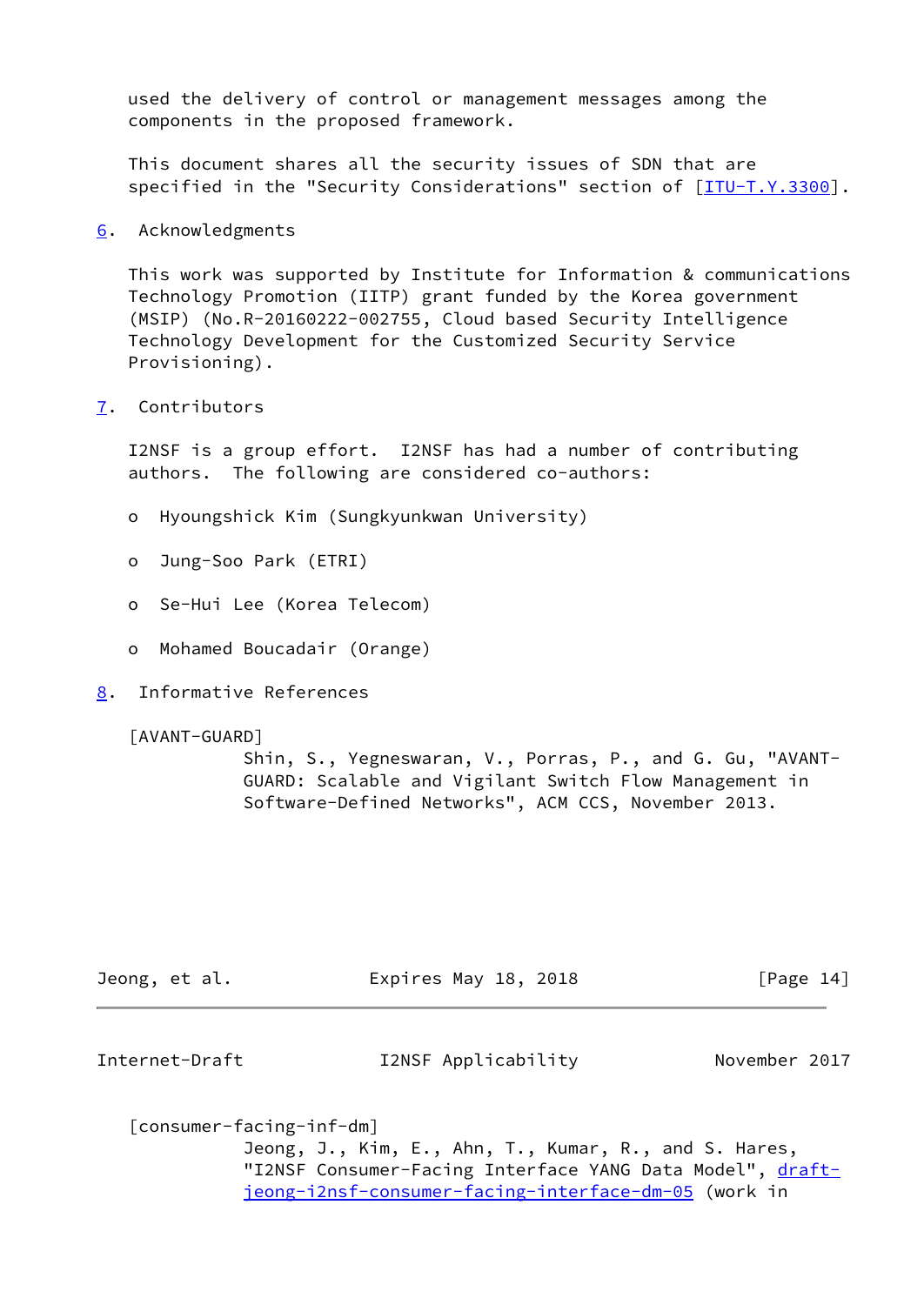progress), November 2017.

# <span id="page-16-5"></span>[consumer-facing-inf-im]

 Kumar, R., Lohiya, A., Qi, D., Bitar, N., Palislamovic, S., and L. Xia, "Information model for Client-Facing Interface to Security Controller", [draft-kumar-i2nsf](https://datatracker.ietf.org/doc/pdf/draft-kumar-i2nsf-client-facing-interface-im-04) [client-facing-interface-im-04](https://datatracker.ietf.org/doc/pdf/draft-kumar-i2nsf-client-facing-interface-im-04) (work in progress), October 2017.

# <span id="page-16-7"></span>[ETSI-NFV]

 ETSI GS NFV 002 V1.1.1, "Network Functions Virtualisation (NFV); Architectural Framework", October 2013.

<span id="page-16-3"></span>[i2nsf-framework]

 Lopez, D., Lopez, E., Dunbar, L., Strassner, J., and R. Kumar, "Framework for Interface to Network Security Functions", [draft-ietf-i2nsf-framework-08](https://datatracker.ietf.org/doc/pdf/draft-ietf-i2nsf-framework-08) (work in progress), October 2017.

# <span id="page-16-6"></span>[i2nsf-nsf-cap-im]

 Xia, L., Strassner, J., Basile, C., and D. Lopez, "Information Model of NSFs Capabilities", [draft-ietf](https://datatracker.ietf.org/doc/pdf/draft-ietf-i2nsf-capability-00) [i2nsf-capability-00](https://datatracker.ietf.org/doc/pdf/draft-ietf-i2nsf-capability-00) (work in progress), September 2017.

# <span id="page-16-4"></span>[i2nsf-terminology]

 Hares, S., Strassner, J., Lopez, D., Xia, L., and H. Birkholz, "Interface to Network Security Functions (I2NSF) Terminology", [draft-ietf-i2nsf-terminology-04](https://datatracker.ietf.org/doc/pdf/draft-ietf-i2nsf-terminology-04) (work in progress), July 2017.

## <span id="page-16-1"></span> $[TTU-T.X.1252]$

 Recommendation ITU-T X.1252, "Baseline Identity Management Terms and Definitions", April 2010.

## <span id="page-16-2"></span>[ITU-T.X.800]

 Recommendation ITU-T X.800, "Security Architecture for Open Systems Interconnection for CCITT Applications", March 1991.

## <span id="page-16-0"></span> $[TU-T.Y.3300]$

 Recommendation ITU-T Y.3300, "Framework of Software- Defined Networking", June 2014.

Jeong, et al. **Expires May 18, 2018** [Page 15]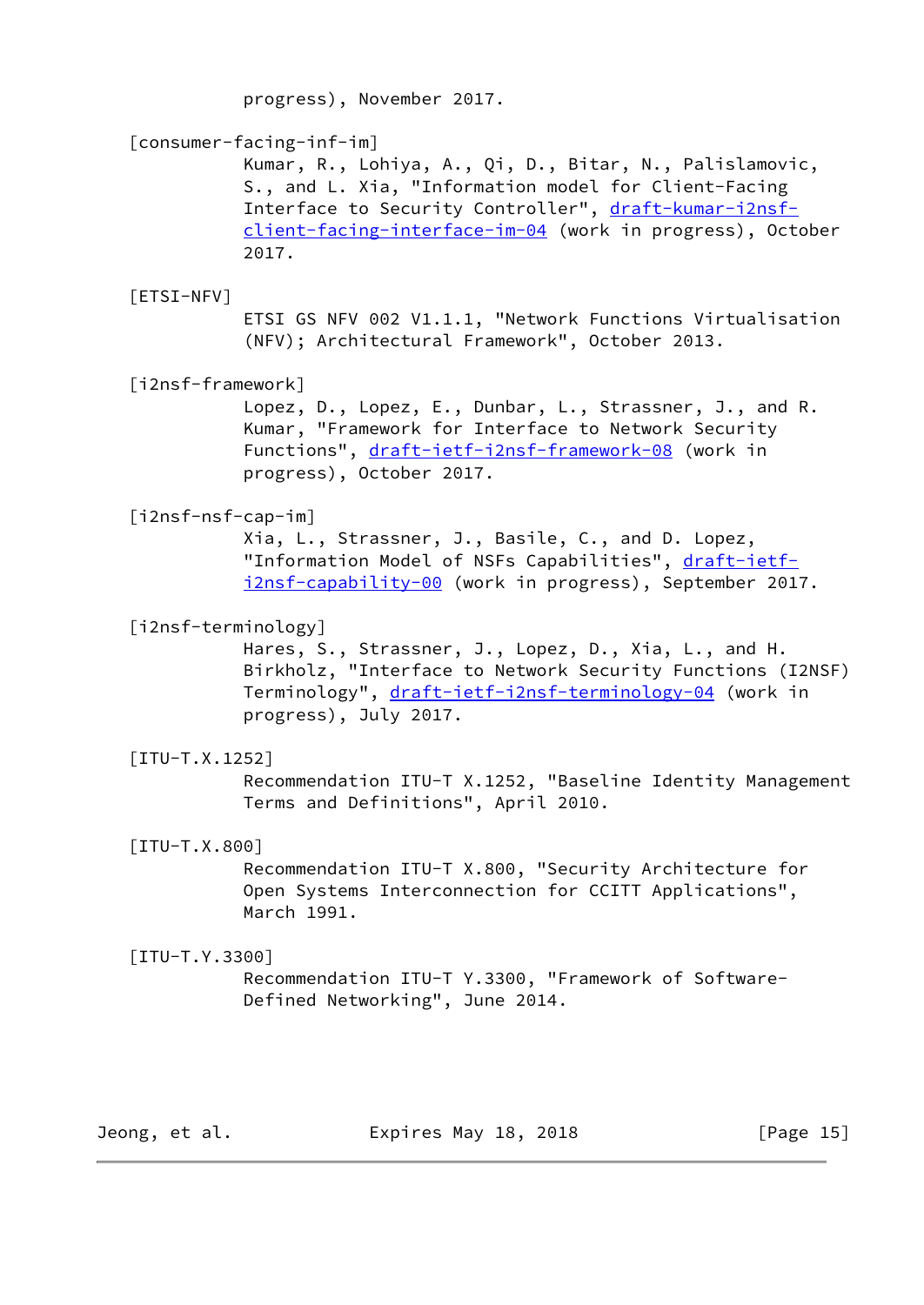<span id="page-17-6"></span><span id="page-17-3"></span><span id="page-17-2"></span><span id="page-17-1"></span><span id="page-17-0"></span> [nsf-facing-inf-dm] Kim, J., Jeong, J., Park, J., Hares, S., and L. Xia, "I2NSF Network Security Functions-Facing Interface YANG Data Model", [draft-kim-i2nsf-nsf-facing-interface-data](https://datatracker.ietf.org/doc/pdf/draft-kim-i2nsf-nsf-facing-interface-data-model-04) [model-04](https://datatracker.ietf.org/doc/pdf/draft-kim-i2nsf-nsf-facing-interface-data-model-04) (work in progress), October 2017. [nsf-triggered-steering] Hyun, S., Jeong, J., Park, J., and S. Hares, "Service Function Chaining-Enabled I2NSF Architecture", [draft-hyun](https://datatracker.ietf.org/doc/pdf/draft-hyun-i2nsf-nsf-triggered-steering-04) [i2nsf-nsf-triggered-steering-04](https://datatracker.ietf.org/doc/pdf/draft-hyun-i2nsf-nsf-triggered-steering-04) (work in progress), October 2017. [ONF-OpenFlow] ONF, "OpenFlow Switch Specification (Version 1.4.0)", October 2013. [ONF-SDN-Architecture] ONF, "SDN Architecture", June 2014. [opsawg-firewalls] Baker, F. and P. Hoffman, "On Firewalls in Internet Security", [draft-ietf-opsawg-firewalls-01](https://datatracker.ietf.org/doc/pdf/draft-ietf-opsawg-firewalls-01) (work in progress), October 2012. [registration-inf-dm] Hyun, S., Jeong, J., Yeo, Y., Woo, S., and J. Park, "I2NSF Registration Interface YANG Data Model", [draft-hyun-i2nsf](https://datatracker.ietf.org/doc/pdf/draft-hyun-i2nsf-registration-dm-02) [registration-dm-02](https://datatracker.ietf.org/doc/pdf/draft-hyun-i2nsf-registration-dm-02) (work in progress), October 2017. [registration-inf-im] Hyun, S., Jeong, J., Woo, S., Yeo, Y., and J. Park, "I2NSF Registration Interface Information Model", [draft-hyun](https://datatracker.ietf.org/doc/pdf/draft-hyun-i2nsf-registration-interface-im-03) [i2nsf-registration-interface-im-03](https://datatracker.ietf.org/doc/pdf/draft-hyun-i2nsf-registration-interface-im-03) (work in progress), October 2017. [RFC4566] Handley, M., Jacobson, V., and C. Perkins, "SDP: Session Description Protocol", [RFC 4566](https://datatracker.ietf.org/doc/pdf/rfc4566), July 2006. [RFC6020] Bjorklund, M., "YANG - A Data Modeling Language for the Network Configuration Protocol (NETCONF)", [RFC 6020](https://datatracker.ietf.org/doc/pdf/rfc6020), October 2010. [RFC6241] Enns, R., Bjorklund, M., Schoenwaelder, J., and A.

<span id="page-17-5"></span><span id="page-17-4"></span> Bierman, "Network Configuration Protocol (NETCONF)", [RFC 6241,](https://datatracker.ietf.org/doc/pdf/rfc6241) June 2011.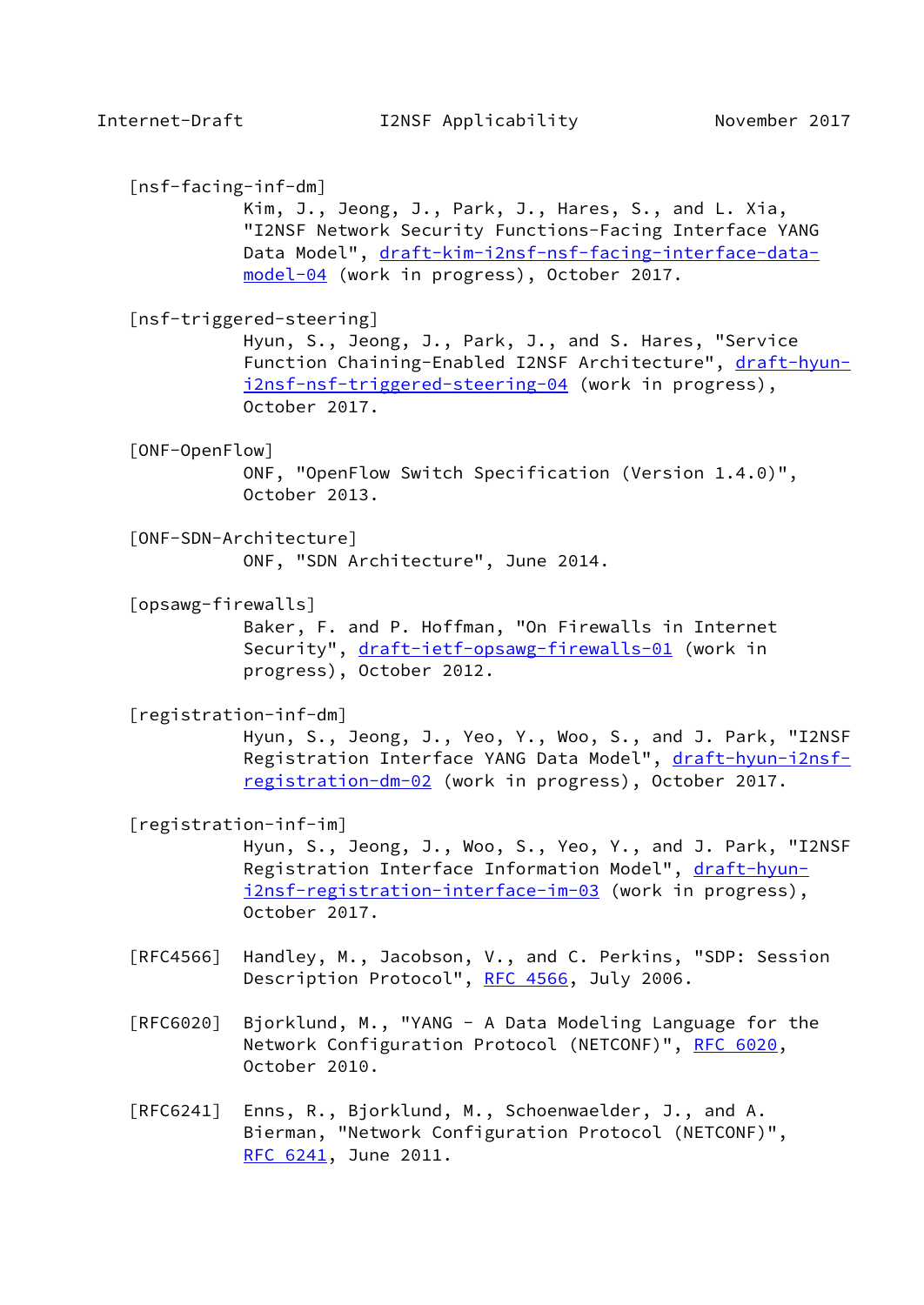Jeong, et al. **Expires May 18, 2018** [Page 16]

| Internet-Draft | I2NSF Applicability | November 2017 |
|----------------|---------------------|---------------|
|----------------|---------------------|---------------|

- [RFC7149] Boucadair, M. and C. Jacquenet, "Software-Defined Networking: A Perspective from within a Service Provider Environment", [RFC 7149](https://datatracker.ietf.org/doc/pdf/rfc7149), March 2014.
- [RFC8040] Bierman, A., Bjorklund, M., and K. Watsen, "RESTCONF Protocol", [RFC 8040](https://datatracker.ietf.org/doc/pdf/rfc8040), January 2017.
- [RFC8192] Hares, S., Lopez, D., Zarny, M., Jacquenet, C., Kumar, R., and J. Jeong, "Interface to Network Security Functions (I2NSF): Problem Statement and Use Cases", [RFC 8192](https://datatracker.ietf.org/doc/pdf/rfc8192), July 2017.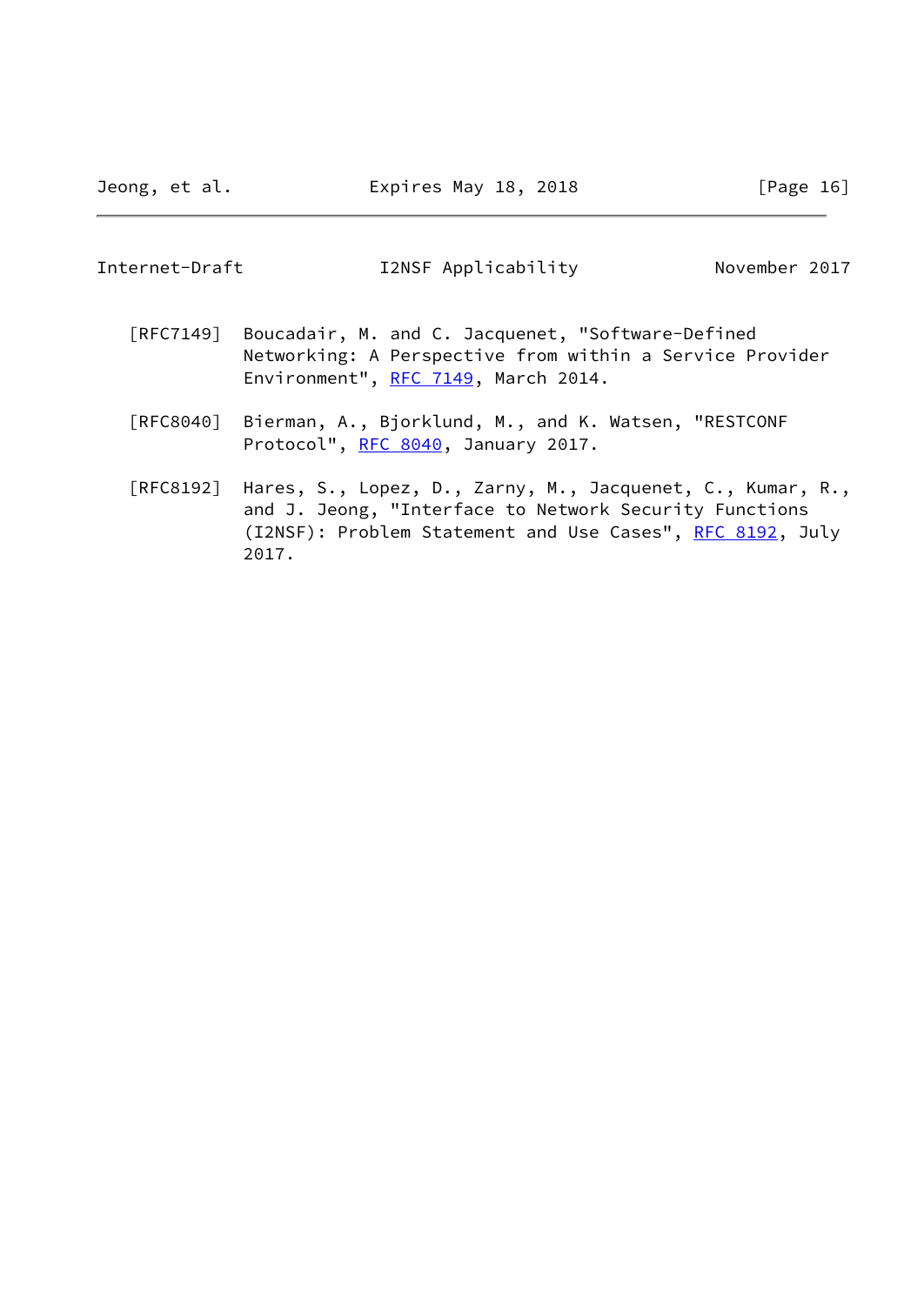Jeong, et al. **Expires May 18, 2018** [Page 17]

<span id="page-19-1"></span>Internet-Draft I2NSF Applicability November 2017

<span id="page-19-0"></span>[Appendix A.](#page-19-0) Changes from [draft-ietf-i2nsf-applicability-01](https://datatracker.ietf.org/doc/pdf/draft-ietf-i2nsf-applicability-01)

 The following changes have been made from [draft-ietf-i2nsf](https://datatracker.ietf.org/doc/pdf/draft-ietf-i2nsf-applicability-01) [applicability-01](https://datatracker.ietf.org/doc/pdf/draft-ietf-i2nsf-applicability-01):

- o In [Section 3,](#page-3-0) a time-based web access control service is added as a general use case in the I2NSF framework.
- o In [Section 4,](#page-7-0) the movitation of the I2NSF framework with SDN is explained, that is, supporting the divided security policy enforcement for efficient security service.
- o In [Section 4.2](#page-10-1), the centralized VoIP/VoLTE security system is clarified as a use case to explain the security service chaining using SFC technology.

Authors' Addresses

 Jaehoon Paul Jeong Department of Software Sungkyunkwan University 2066 Seobu-Ro, Jangan-Gu Suwon, Gyeonggi-Do 16419 Republic of Korea

 Phone: +82 31 299 4957 Fax: +82 31 290 7996 EMail: pauljeong@skku.edu URI: <http://iotlab.skku.edu/people-jaehoon-jeong.php>

 Sangwon Hyun Department of Software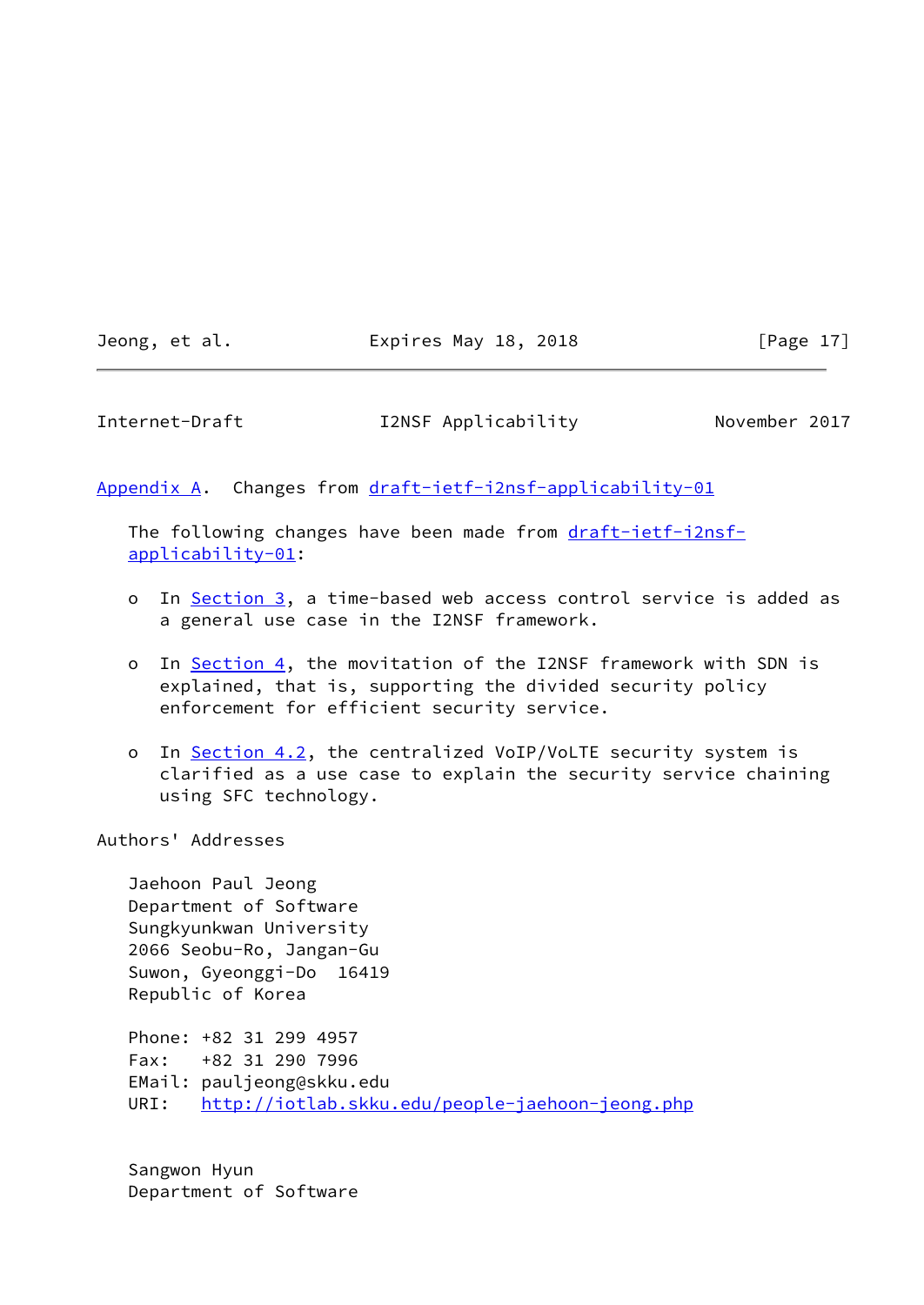Sungkyunkwan University 2066 Seobu-Ro, Jangan-Gu Suwon, Gyeonggi-Do 16419 Republic of Korea

 Phone: +82 31 290 7222 Fax: +82 31 299 6673 EMail: swhyun77@skku.edu URI: <http://imtl.skku.ac.kr/>

Jeong, et al. **Expires May 18, 2018** [Page 18]

| Internet-Draft |  |  |
|----------------|--|--|
|                |  |  |

I2NSF Applicability Movember 2017

 Tae-Jin Ahn Korea Telecom 70 Yuseong-Ro, Yuseong-Gu Daejeon 305-811 Republic of Korea Phone: +82 42 870 8409 EMail: taejin.ahn@kt.com Susan Hares Huawei 7453 Hickory Hill Saline, MI 48176 USA Phone: +1-734-604-0332 EMail: shares@ndzh.com Diego R. Lopez Telefonica I+D Jose Manuel Lara, 9 Seville 41013 Spain